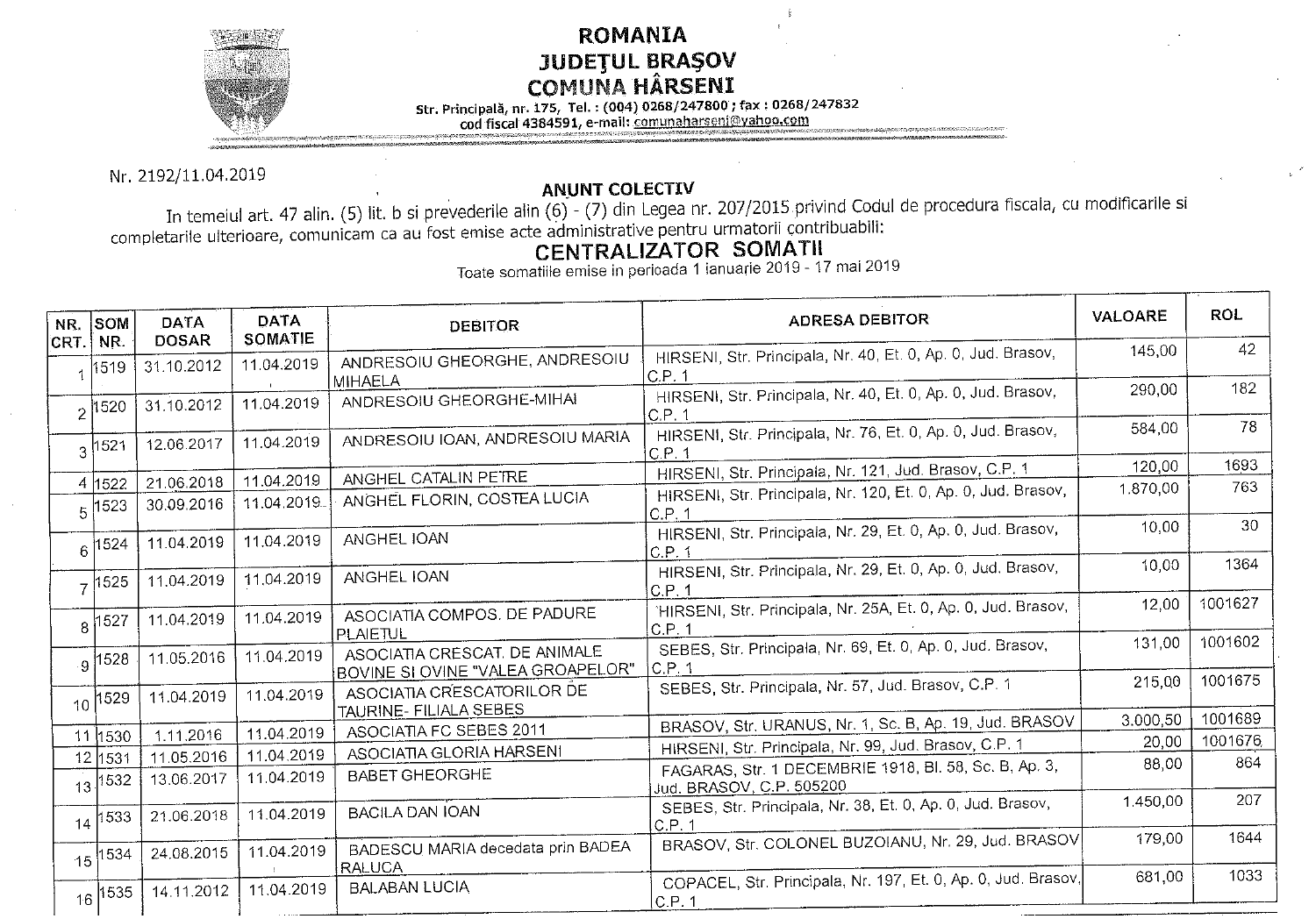| NR.<br>CRT. | <b>SOM</b><br>NR. | <b>DATA</b><br><b>DOSAR</b> | <b>DATA</b><br><b>SOMATIE</b> | <b>DEBITOR</b>                                                 | <b>ADRESA DEBITOR</b>                                                         | <b>VALOARE</b> | <b>ROL</b> |
|-------------|-------------------|-----------------------------|-------------------------------|----------------------------------------------------------------|-------------------------------------------------------------------------------|----------------|------------|
|             | 17 1536           | 21.06.2018                  | 11.04.2019                    | <b>BALAN CLAUDIU</b>                                           | SEBES, Str. Principala, Nr. 137, Jud. Brasov, C.P. 1                          | 500,00         | 1543       |
| 18          | 1537              | 16.11.2012                  | 11.04.2019                    | BALAN I. IOAN, BALAN D.IOAN-decedat                            | SEBES, Str. Principala, Nr. 109, Et. 0, Ap. 0, Jud. Brasov,<br>C.P. 1         | 1.696,00       | 365        |
| 19          | 1538              | 31.10.2012                  | 11.04.2019                    | <b>BALAN ILEANA</b>                                            | HIRSENI, Str. Principala, Nr. 191, Et. 0, Ap. 0, Jud. Brasov,<br>C.P. 1       | 827,00         | 211        |
| 20          | 1539              | 14.11.2012                  | 11.04.2019                    | <b>BALAN IOAN-DAN</b>                                          | COPACEL, Str. Principala, Nr. 232, Et. 0, Ap. 0, Jud. Brasov,<br>C.P. 1       | 492,00         | 1070       |
| 21          | 1540              | 16.11.2012                  | 11.04.2019                    | <b>BAMBUCH ADRIAN</b>                                          | SEBES, Nr. 35, Et. 0, Ap. 0, Jud. Brasov                                      | 3.490,00       | 1408       |
| 22          | 541               | 31.10.2012                  | 11.04.2019                    | <b>BAMBUCH CRISTIAN IONUT</b>                                  | SEBES, Str. Principala, Nr. 35, Et. 0, Ap. 0, Jud. Brasov,<br>C.P. 1          | 2.295,00       | 1471       |
| 23          | 542               | 16.11.2012                  | 11.04.2019                    | <b>BAMBUCH VIOREL</b>                                          | SEBES, Str. Principala, Nr. 35, Et. 0, Ap. 0, Jud. Brasov,<br>C.P.1           | 6.486,00       | 1264       |
| 24          | 1543              | 14.11.2012                  | 11.04.2019                    | BARGAOANU IOAN-CRISTIAN                                        | COPACEL, Str. Principala, Nr. 203, Et. 0, Ap. 0, Jud. Brasov,<br>C.P. 1       | 30,00          | 1402       |
|             | 25 1544           | 30.06.2014                  | 11.04.2019                    | <b>BARTHA NICOLAE</b>                                          | SEBES, Str. Principala, Nr. 131, Jud. Brasov, C.P. 1                          | 995,00         | 1583       |
| 26          | 545               | 16.11.2012                  | 11.04.2019                    | BECHES BOGDAN-IONUT                                            | FAGARAS, Str. V ALECSANDRI, Bl. 8, Sc. A, Ap. 16, Jud.<br>BRASOV, C.P. 505200 | 200,00         | 1476       |
| 27          | 546               | 21.06.2018                  | 11.04.2019                    | BELEAUA ELENA, BELEAUA<br>VIRGIL-decedat                       | COPACEL, Str. Principala, Nr. 30, Et. 0, Ap. 0, Jud. Brasov,<br>C.P. 1        | 10,00          | 874        |
| 28          | 1547              | 26.05.2017                  | 11.04.2019                    | BELEAUA MARIA - INTREPRINDERE<br><b>INDIVIDUALA</b>            | COPACEL, Str. Principala, Nr. 30, Jud. Brasov, C.P. 1                         | 56,00          | 1001690    |
|             | 29 1548           | 11.04.2019                  | 11.04.2019                    | BELEAUA OVIDIU IONUT                                           | COPACEL, Str. Principala, Nr. 30, Jud. Brasov, C.P. 1                         | 500,00         | 1746       |
| 30          | 1549              | 1.11.2016                   | 11.04.2019                    | BISERICA ORTODOXA- PAROHIA<br>COPACEL                          | COPACEL, Str. Principala, Nr. 175, Et. 0, Ap. 0, Jud. Brasov,<br>C.P. 1       | 3.000,00       | 1001541    |
| 31          | 1550              | 3.06.2014                   | 11.04.2019                    | BISERICA ORTODOXA- PAROHIA<br><b>HIRSENI</b>                   | HIRSENI, Str. Principala, Nr. 179, Et. 0, Ap. 0, Jud. Brasov,<br>C.P. 1       | 1.000,00       | 1001540    |
| 32          | 1551              | 1.11.2016                   | 11.04.2019                    | <b>BISERICA ORTODOXA- PAROHIA</b><br>ORTODOXA ROMANA MARGINENI | MARGINENI, Str. Principala, Nr. 153, Et. 0, Ap. 0, Jud.<br>Brasov, C.P. 1     | 15.000,00      | 1001544    |
| 33          | 1552              | 1.11.2016                   | 11.04.2019                    | BISERICA ORTODOXA- PAROHIA SEBES                               | SEBES, Str. Principala, Nr. 168, Et. 0, Ap. 0, Jud. Brasov,<br>C.P. 1         | 17.878,14      | 1001543    |
| 34          | 553               | 27.05.2013                  | 11.04.2019                    | BOAC AUREL -1631020082420                                      | MARGINENI, Str. Principala, Nr. 118, Et. 0, Ap. 0, Jud.<br>Brasov, C.P. 1     | 3.907,00       | 1001639    |
| 35          | 1554              | 11.04.2019                  | 11.04.2019                    | BOAC DANIEL-VIOREL, MURESAN<br>CAMELIA-MIRELA                  | FAGARAS, Str. MIRON COSTIN, Nr. 13, Jud. BRASOV,<br>C.P. 505200               | 5,00           | 1681       |
| 36          | 1555              | 2.07.2014                   | 11.04.2019                    | BOAC IOAN prin BOAC MARIA                                      | MARGINENI, Str. Principala, Nr. 106, Et. 0, Ap. 0, Jud.<br>Brasov, C.P. 1     | 2.007,00       | 633        |
| 37          | 1556              | 11.09.2015                  | 11.04.2019                    | <b>BOAC PETRU</b>                                              | MARGINENI, Str. Principala, Nr. 106, Jud. Brasov, C.P. 1                      | 1.289,00       | 1649       |
|             | 38 1557           | 11.04.2019                  | 11.04.2019                    | <b>BOAC RALUCA-LETITIA</b>                                     | FAGARAS, Str. MIRON COSTIN, Nr. 13, Jud. BRASOV,<br>C.P. 505200               | 118,00         | 1667       |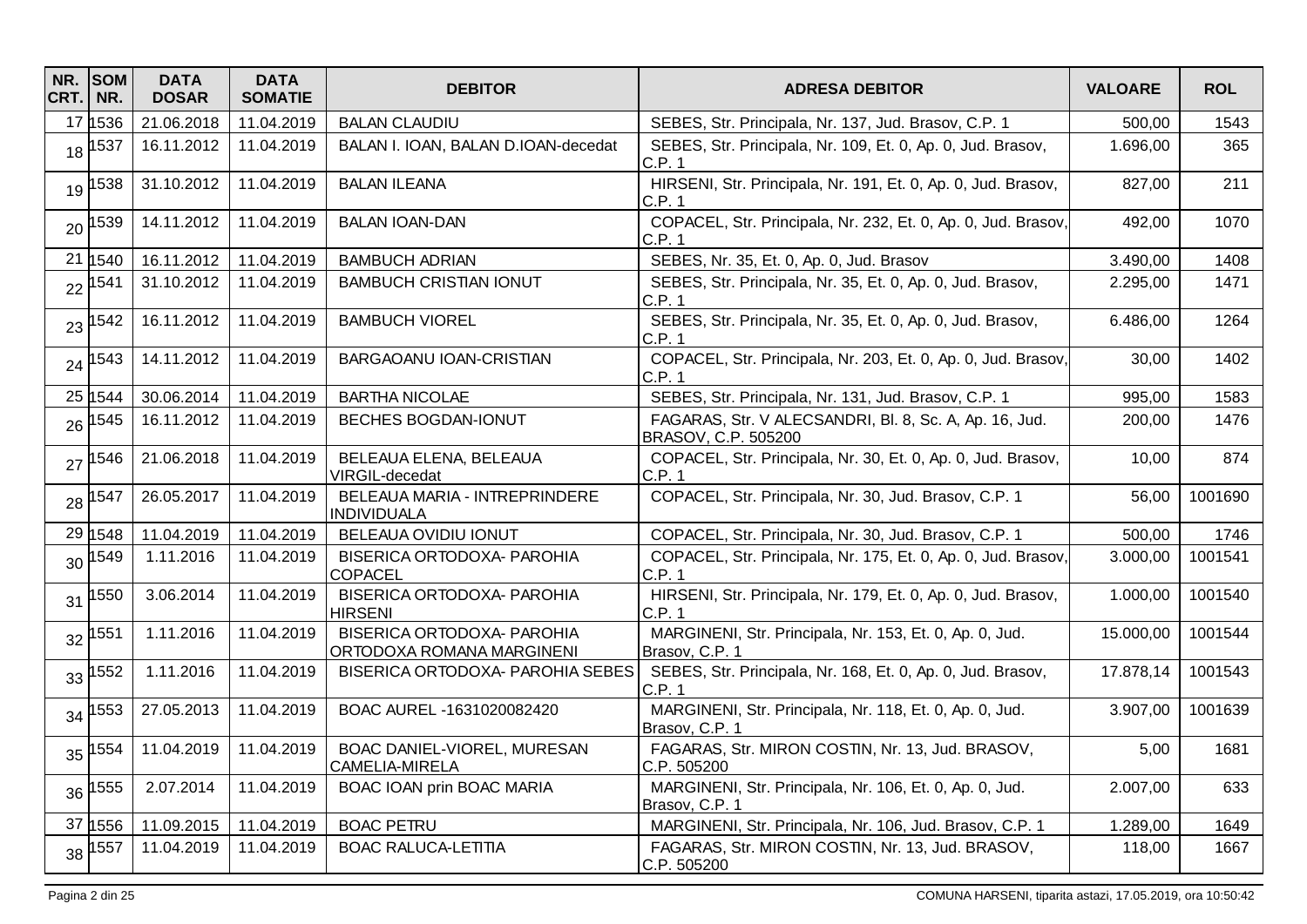| NR.<br>CRT. | <b>SOM</b><br>NR. | <b>DATA</b><br><b>DOSAR</b> | <b>DATA</b><br><b>SOMATIE</b> | <b>DEBITOR</b>                                              | <b>ADRESA DEBITOR</b>                                                        | <b>VALOARE</b> | <b>ROL</b> |
|-------------|-------------------|-----------------------------|-------------------------------|-------------------------------------------------------------|------------------------------------------------------------------------------|----------------|------------|
| 39          | 558               | 27.05.2013                  | 11.04.2019                    | BOAC VIOREL, BOAC LUCIA                                     | FAGARAS, Str. MIRON COSTIN, Nr. 13, Jud. BRASOV,<br>C.P. 505200              | 269,00         | 613        |
| 40          | 559               | 31.10.2012                  | 11.04.2019                    | BOERU IONEL, BOERU CLAUDIA-ELENA                            | FAGARAS, Str. CAMPULUI, Bl. 18, Sc. A, Ap. 6, Jud.<br>BRASOV, C.P. 505200    | 157,00         | 1271       |
| 41          | 1560              | 31.10.2012                  | 11.04.2019                    | BOROS GABRIELA-FLORENTINA, LIE<br>ADRIANA-MIHAELA, LIE IOAN | FAGARAS, Str. CIRESULUI, Nr. 7, Jud. BRASOV, C.P.<br>505200                  | 170,00         | 95         |
| 42          | 1561              | 31.10.2012                  | 11.04.2019                    | <b>BRAGA NICOLAE</b>                                        | HIRSENI, Str. Principala, Nr. 131, Et. 0, Ap. 0, Jud. Brasov,<br>C.P.1       | 14.081,00      | 1472       |
| 43          | 562               | 27.05.2013                  | 11.04.2019                    | <b>BUICA ALEXANDRU</b>                                      | MARGINENI, Str. Principala, Nr. 33, Et. 0, Ap. 0, Jud.<br>Brasov, C.P. 1     | 720,00         | 1284       |
| 44          | 563               | 27.05.2013                  | 11.04.2019                    | <b>BULGAR PETRU</b>                                         | COPACEL, Str. Principala, Nr. 61, Et. 0, Ap. 0, Jud. Brasov,<br>C.P. 1       | 1.527,00       | 902        |
| 45          | 564               | 21.06.2018                  | 11.04.2019                    | BURZ CORINA-ANA-MARIA                                       | COPACEL, Str. Principala, Nr. 200, Et. 0, Ap. 0, Jud. Brasov,<br>C.P.1       | 46,00          | 1482       |
| 46          | 1565              | 14.11.2012                  | 11.04.2019                    | <b>BURZ IOAN</b>                                            | COPACEL, Str. Principala, Nr. 200, Et. 0, Ap. 0, Jud. Brasov,<br>C.P.1       | 60,00          | 1036       |
| 47          | 1566              | 24.08.2015                  | 11.04.2019                    | CALDARAR ANTON TRAIAN                                       | COPACEL, Str. Principala, Nr. 94A, Jud. Brasov, C.P. 1                       | 1.540,00       | 1466       |
| 48          | 1567              | 30.06.2014                  | 11.04.2019                    | CALDARAR CONSTANTIN                                         | SEBES, Nr. 226B, Jud. Brasov, C.P. 1                                         | 3.450,00       | 1614       |
|             | 49 1568           | 27.05.2013                  | 11.04.2019                    | CALDARAR DANCIU, DANCIU STELA                               | COPACEL, Str. Principala, Nr. 94A, Jud. Brasov, C.P. 1                       | 1.800,00       | 1562       |
| 50          | 569               | 14.11.2012                  | 11.04.2019                    | <b>CALDARAR MANDRA</b>                                      | COPACEL, Str. Principala, Nr. 189, Et. 0, Ap. 0, Jud. Brasov,<br>C.P.1       | 82,00          | 1024       |
| 51          | 1570              | 14.11.2012                  | 11.04.2019                    | CALDARAR PETRU-decedat, CALDARAR<br><b>DANCIU</b>           | COPACEL, Str. Principala, Nr. 68, Et. 0, Ap. 0, Jud. Brasov,<br>C.P.1        | 91,00          | 906        |
|             | 52 1571           | 12.02.2014                  | 11.04.2019                    | <b>CALDARAR VETA</b>                                        | HIRSENI, Str. Principala, Nr. 109, Jud. Brasov, C.P. 1                       | 50,00          | 1600       |
| 53          | 572               | 16.11.2012                  | 11.04.2019                    | <b>CALDARAR VICTOR</b>                                      | SEBES, Str. Principala, Nr. 226B, Et. 0, Ap. 0, Jud. Brasov,<br>C.P. 1       | 703,00         | 1462       |
|             | 54 1573           | 18.08.2015                  | 11.04.2019                    | CALDARARIU CONSTANTIN                                       | SEBES, Nr. 226A, Jud. Brasov, C.P. 1                                         | 634,00         | 1641       |
| 55          | 574               | 11.04.2019                  | 11.04.2019                    | CALDARARIU CONSTANTIN,<br>CALDARARIU TEREZA                 | SEBES, Str. Principala, Nr. 226, Et. 0, Ap. 0, Jud. Brasov,<br>C.P. 1        | 4.118.00       | 1196       |
|             | 56 1575           | 21.06.2018                  | 11.04.2019                    | <b>CALDARARIU REMUS</b>                                     | SEBES, Str. Principala, Nr. 226A, Jud. Brasov, C.P. 1                        | 3.315,00       | 1685       |
| 57          | 1576              | 11.04.2019                  | 11.04.2019                    | <b>CALIN SANDU</b>                                          | COPACEL, Str. Principala, Nr. 156, Et. 0, Ap. 0, Jud. Brasov,<br>C.P.1       | 60,00          | 1385       |
| 58          | 1577              | 16.11.2012                  | 11.04.2019                    | CAPILNA NICOLAE, CAPALNA ANGELA                             | FAGARAS, Str. CASTANULUI, Bl. 49A, Sc. A, Ap. 9, Jud.<br>BRASOV, C.P. 505200 | 208,00         | 251        |
| 59          | 1578              | 27.05.2013                  | 11.04.2019                    | <b>CARP CRISTINEL</b>                                       | HIRSENI, Str. Principala, Nr. 13, Et. 0, Ap. 0, Jud. Brasov,<br>C.P. 1       | 10,00          | 12         |
|             | 60 1579           | 16.11.2012                  | 11.04.2019                    | <b>CEAFALAU NICULAE</b>                                     | FAGARAS, Str. ZORELELOR, Nr. 2, Jud. BRASOV, C.P.<br>505200                  | 21,00          | 481        |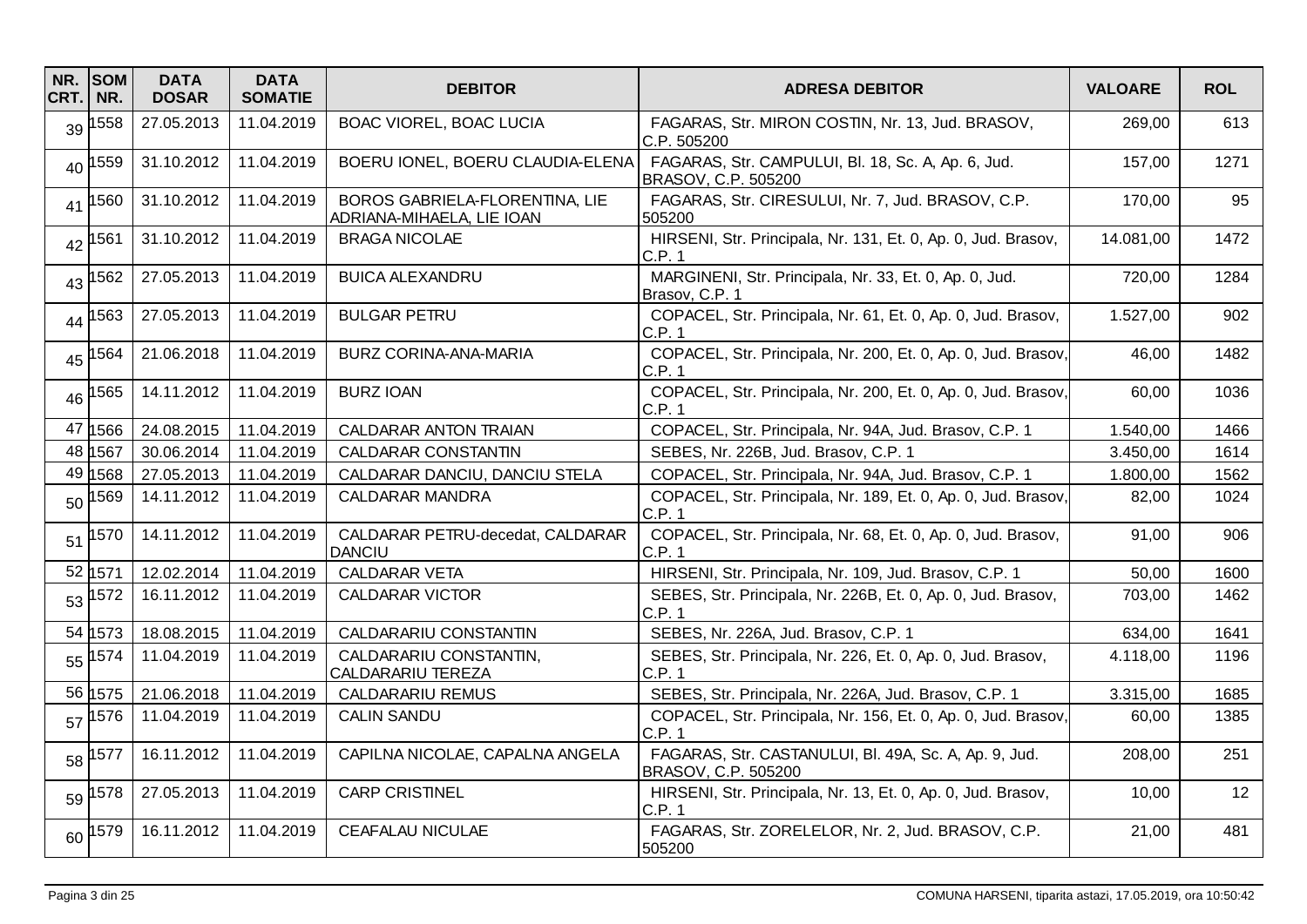| NR.<br>CRT. | <b>SOM</b><br>NR. | <b>DATA</b><br><b>DOSAR</b> | <b>DATA</b><br><b>SOMATIE</b> | <b>DEBITOR</b>                                             | <b>ADRESA DEBITOR</b>                                                    | <b>VALOARE</b> | <b>ROL</b> |
|-------------|-------------------|-----------------------------|-------------------------------|------------------------------------------------------------|--------------------------------------------------------------------------|----------------|------------|
| 61          | 580               | 11.04.2019                  | 11.04.2019                    | CERBU ILEANA-CORNELIA, BALAU<br>EDUARD-ALIN, BALAU ANDREEA | SEBES, Str. Principala, Nr. 400, Et. 0, Ap. 0, Jud. Brasov,<br>C.P.1     | 10,00          | 510        |
| 62          | 1581              | 16.11.2012                  | 11.04.2019                    | CERGHIT ION, BUTA ELENA,<br>MUNTEANU ANA, FICIU VICTORIA   | SEBES, Str. Principala, Nr. 180, Et. 0, Ap. 0, Jud. Brasov,<br>C.P. 1    | 117,00         | 1202       |
|             | 63 1582           | 21.06.2018                  | 11.04.2019                    | <b>CERGHIT STEFAN</b>                                      | SEBES, Str. Principala, Nr. 210, Jud. Brasov, C.P. 1                     | 400,00         | 1686       |
| 64          | 1583              | 2.07.2014                   | 11.04.2019                    | CHELU RODICA                                               | MALINIS, Str. Principala, Nr. 13, Et. 0, Ap. 0, Jud. Brasov,<br>C.P. 1   | 478,00         | 482        |
|             | 65 1584           | 26.06.2014                  | 11.04.2019                    | <b>CIOARA ANGELA</b>                                       | COPACEL, Str. Principala, Nr. 148, Jud. Brasov, C.P. 1                   | 210,00         | 1594       |
|             | 66 1585           | 31.10.2012                  | 11.04.2019                    | CIOCAN IULIAN-DANIEL                                       | HIRSENI, Nr. 115, Jud. Brasov, C.P. 1                                    | 20,00          | 1539       |
| 67          | 1586              | 31.10.2012                  | 11.04.2019                    | CIOCAN TOADER prin CIOCAN IOAN                             | HIRSENI, Str. Principala, Nr. 115, Et. 0, Ap. 0, Jud. Brasov,<br>C.P.1   | 562,00         | 120        |
| 68          | 1587              | 31.10.2012                  | 11.04.2019                    | CIOCAN VIRGINIA-decedata prin CIOCAN<br>IOAN               | HIRSENI, Str. Principala, Nr. 42, Et. 0, Ap. 0, Jud. Brasov,<br>C.P.1    | 49,00          | 45         |
| 69          | 588               | 31.10.2012                  | 11.04.2019                    | <b>CIURAR ANTON</b>                                        | HIRSENI, Str. Principala, Nr. 200, Et. 0, Ap. 0, Jud. Brasov,<br>C.P.1   | 240,00         | 474        |
|             | 70 1589           | 12.02.2014                  | 11.04.2019                    | <b>CIURAR DANCIU</b>                                       | HIRSENI, Str. Principala, Nr. 200, Jud. Brasov, C.P. 1                   | 50,00          | 1596       |
| 71          | 590               | 31.10.2012                  | 11.04.2019                    | <b>CIURAR DOREL</b>                                        | HIRSENI, Str. Principala, Nr. 200A, Et. 0, Ap. 0, Jud. Brasov,<br>C.P. 1 | 200,00         | 1223       |
| 72          | 1591              | 31.10.2012                  | 11.04.2019                    | <b>CIURAR DUMITRU</b>                                      | HIRSENI, Str. Principala, Nr. 200, Et. 0, Ap. 0, Jud. Brasov,<br>C.P.1   | 40,00          | 247        |
| 73          | 592               | 31.10.2012                  | 11.04.2019                    | <b>CIURAR ELISABETA</b>                                    | HIRSENI, Str. Principala, Nr. 200, Et. 0, Ap. 0, Jud. Brasov,<br>C.P.1   | 110,00         | 1194       |
|             | 74 1593           | 31.10.2012                  | 11.04.2019                    | CIURAR ELISABETA, CIURAR TRAIAN                            | HIRSENI, Str. Principala, Nr. 122, Et. 0, Ap. 0, Jud. Brasov,<br>C.P.1   | 19,00          | 130        |
|             | 75 1594           | 31.10.2012                  | 11.04.2019                    | <b>CIURAR MIHAI-VISALON</b>                                | HIRSENI, Str. Principala, Nr. 200, Jud. Brasov, C.P. 1                   | 240,00         | 1537       |
|             | 76 1595           | 27.05.2013                  | 11.04.2019                    | <b>CIURAR PUIA</b>                                         | HIRSENI, Str. Principala, Nr. 120, Jud. Brasov, C.P. 1                   | 300,00         | 1567       |
| 77          | 596               | 31.10.2012                  | 11.04.2019                    | <b>CIURAR TRAIAN</b>                                       | HIRSENI, Str. Principala, Nr. 138, Et. 0, Ap. 0, Jud. Brasov,<br>C.P. 1  | 112,00         | 238        |
| 78          | 597               | 31.10.2012                  | 11.04.2019                    | <b>CIURAR TRAIAN</b>                                       | HIRSENI, Str. Principala, Nr. 201, Et. 0, Ap. 0, Jud. Brasov,<br>C.P.1   | 40,00          | 246        |
| 79          | 1598              | 31.10.2012                  | 11.04.2019                    | CIURAR TRAIAN, CIURAR ELISABETA                            | HIRSENI, Str. Principala, Nr. 120, Et. 0, Ap. 0, Jud. Brasov,<br>C.P. 1  | 1.724,00       | 128        |
| 80          | 1599              | 31.10.2012                  | 11.04.2019                    | CIURAR TRAIAN-LIBER 2022                                   | HIRSENI, Str. Principala, Nr. 120, Et. 0, Ap. 0, Jud. Brasov,<br>C.P. 1  | 517,00         | 222        |
| 81          | 1600              | 27.05.2013                  | 11.04.2019                    | <b>CIURAR VETUTA</b>                                       | HIRSENI, Str. Principala, Nr. 200, Et. 0, Ap. 0, Jud. Brasov,<br>C.P.1   | 600,00         | 149        |
|             | 82 1601           | 31.10.2012                  | 11.04.2019                    | <b>CIUTA IOAN</b>                                          | HIRSENI, Str. Principala, Nr. 119, Et. 0, Ap. 0, Jud. Brasov,<br>C.P. 1  | 46,00          | 126        |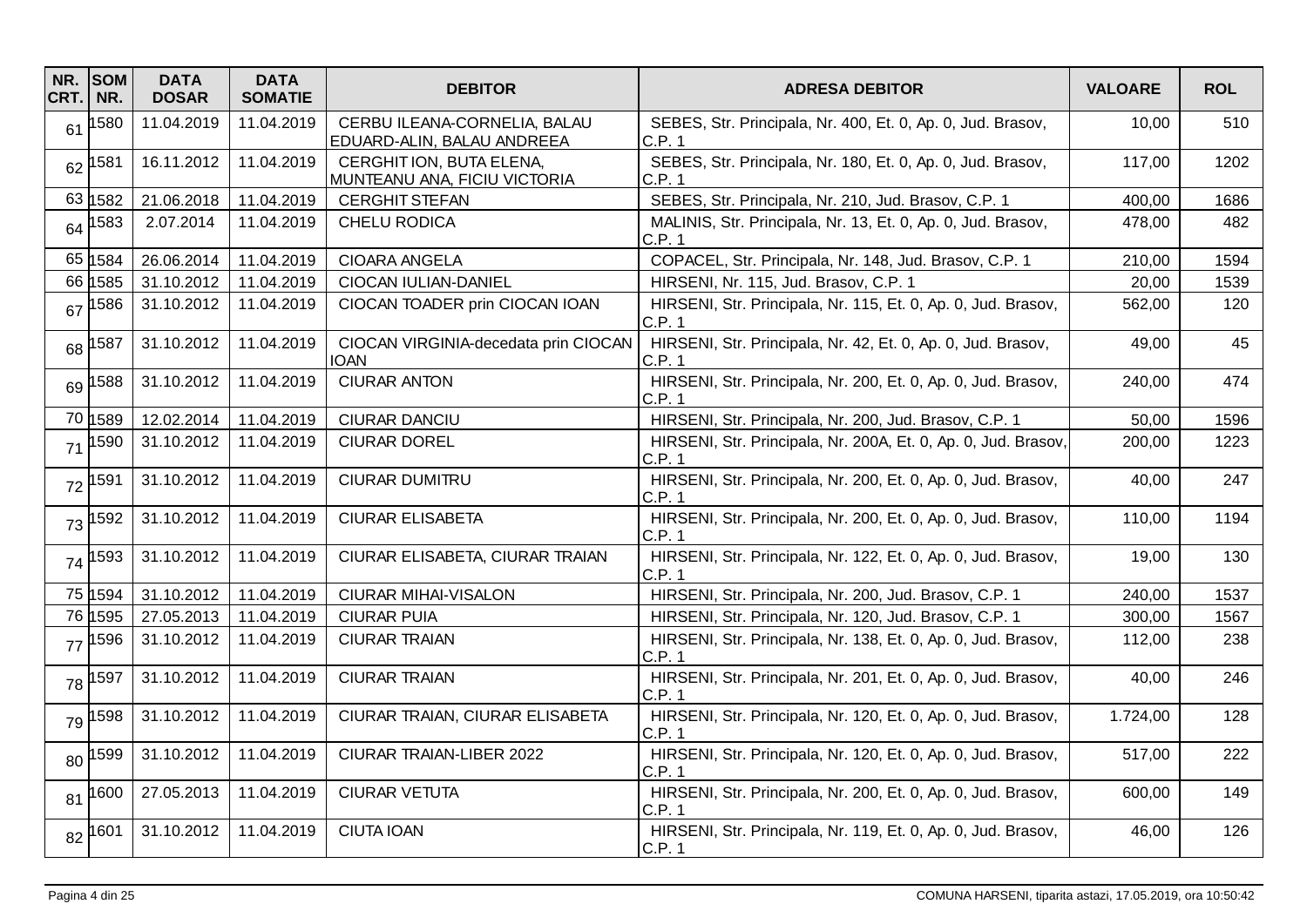| NR.<br>CRT. | <b>SOM</b><br>NR. | <b>DATA</b><br><b>DOSAR</b> | <b>DATA</b><br><b>SOMATIE</b> | <b>DEBITOR</b>                                           | <b>ADRESA DEBITOR</b>                                                               | <b>VALOARE</b> | <b>ROL</b> |
|-------------|-------------------|-----------------------------|-------------------------------|----------------------------------------------------------|-------------------------------------------------------------------------------------|----------------|------------|
| 83          | 1602              | 11.04.2019                  | 11.04.2019                    | <b>CLOCA</b><br>FLORIN-CONSTANTIN-1750428082429          | HIRSENI, Str. Principala, Nr. 103, Et. 0, Ap. 0, Jud. Brasov,<br>C.P.1              | 870,00         | 1405       |
| 84          | 1603              | 29.09.2016                  | 11.04.2019                    | CLOTIA ROZALIA, MOTOC COSMIN,<br>MOTOC ALEXANDRA IULIANA | COPACEL, Str. Principala, Nr. 141, Jud. Brasov, C.P. 1                              | 129,00         | 1643       |
| 85          | 1604              | 27.05.2013                  | 11.04.2019                    | CLOTIA VALERIU-decedat prin CLOTIA<br><b>GHEORGHE</b>    | COPACEL, Str. Principala, Nr. 141, Et. 0, Ap. 0, Jud. Brasov,<br>C.P.1              | 2.633,00       | 977        |
| 86          | 1605              | 27.05.2013                  | 11.04.2019                    | <b>COCAN ILIE</b>                                        | MARGINENI, Str. Principala, Nr. 267, Et. 0, Ap. 0, Jud.<br>Brasov, C.P. 1           | 10,00          | 741        |
| 87          | 1606              | 10.06.2014                  | 11.04.2019                    | COMAN IOAN, COMAN AUREL-decedat                          | CONSTANTA, Str. BUCURESTI, Nr. 10, Bl. L.9, Sc. A, Ap.<br>3, Jud. CONSTANTA         | 465,00         | 5          |
| 88          | 1607              | 10.06.2014                  | 11.04.2019                    | COMAN RADU-AUREL, COMAN<br><b>IULIANA-LOREDANA</b>       | HANNOVER, Str. HILDESHEIMER, Nr. 23, Jud. GERMANIA                                  | 185,00         | 167        |
| 89          | 1608              | 16.11.2012                  | 11.04.2019                    | COMANICI ADRIAN-IONEL, COMANICI<br><b>GIANINA</b>        | SEBES, Str. Principala, Nr. VALEA, Et. 0, Ap. 0, Jud. Brasov,<br>C.P. 1             | 9,00           | 1383       |
| 90          | 1609              | 30.06.2014                  | 11.04.2019                    | <b>COMAROMI CRISTIAN</b>                                 | FAGARAS, Str. B-DUL UNIIRII, Bl. 1B, Sc. A, Ap. 4, Jud.<br>BRASOV, C.P. 505200      | 366,00         | 363        |
| 91          | 1610              | 26.09.2016                  | 11.04.2019                    | <b>COMAROMI IONEL</b>                                    | FAGARAS, Str. B-DUL UNIRII, Bl. 1B, Sc. A, Ap. 4, Jud.<br>BRASOV, C.P. 505200       | 23,00          | 1258       |
| 92          | 1611              | 16.11.2012                  | 11.04.2019                    | COMAROMI NICOLAE-decedat prin<br><b>TRIFAN VIORICA</b>   | SEBES, Str. Principala, Nr. 110, Et. 0, Ap. 0, Jud. Brasov,<br>C.P. 1               | 865,00         | 366        |
| 93          | 1612              | 10.12.2013                  | 11.04.2019                    | COMPOSESORATUL DE PADURE "<br><b>ORBAN SI SOTII"</b>     | COPACEL, Str. Principala, Nr. 22, Et. 0, Ap. 0, Jud. Brasov,<br>C.P.1               | 157,00         | 1001589    |
| 94          | 1613              | 3.06.2014                   | 11.04.2019                    | COMPOSESORATUL DE PADURE<br>"FOSTII GRANICERI-RUNCUL"    | HIRSENI, Str. Principala, Nr. 25A, Et. 0, Ap. 0, Jud. Brasov,<br>C.P. 1             | 11,00          | 1001628    |
| 95          | 1614              | 11.04.2019                  | 11.04.2019                    | <b>COMSA GHEORGHE</b>                                    | SEBES, Str. Principala, Nr. 76, Et. 0, Ap. 0, Jud. Brasov,<br>C.P.1                 | 20,00          | 322        |
| 96          | 1615              | 22.10.2018                  | 11.04.2019                    | COMSA IOAN-MOARA COPACEL                                 | COPACEL, Str. Principala, Nr. 145, Et. 0, Ap. 0, Jud. Brasov,<br>C.P.1              | 20.809,00      | 1001546    |
| 97          | 1616              | 14.11.2012                  | 11.04.2019                    | COMSIT NICOLAE prin COMSIT<br><b>IOAN-CONSTANTIN</b>     | COPACEL, Str. Principala, Nr. 46, Et. 0, Ap. 0, Jud. Brasov,<br>C.P. 1              | 573,00         | 886        |
| 98          | 1617              | 26.06.2014                  | 11.04.2019                    | <b>COMSIT CLAUDIU</b>                                    | COPACEL, Str. Principala, Nr. 59, Et. 0, Ap. 0, Jud. Brasov,<br>C.P. 1              | 1.883,00       | 1438       |
| 99          | 1619              | 27.05.2013                  | 11.04.2019                    | CONDREA AURELIA, CONDREA<br><b>DUMITRU</b>               | CORBU, Str. IOAN STANEI, Nr. 9, Jud. CONSTANTA                                      | 350,00         | 400        |
| 100         | 1620              | 11.04.2019                  | 11.04.2019                    | COPACEA MARIUS-ADRIAN                                    | FAGARAS, Str. TUDOR VLADIMIRESCU, Bl. 21, Sc. C, Ap.<br>1, Jud. BRASOV, C.P. 505200 | 85,00          | 1490       |
| 101         | 1621              | 11.04.2019                  | 11.04.2019                    | <b>CORFARIU ADRIAN</b>                                   | SEBES, Str. Principala, Nr. 96E, Jud. Brasov, C.P. 1                                | 4.390,00       | 1560       |
| 102         | 1622              | 16.11.2012                  | 11.04.2019                    | CORFARIU GELU-RADU, CORFARIU<br><b>IONELA</b>            | SEBES, Str. Principala, Nr. 96E, Et. 0, Ap. 0, Jud. Brasov,<br>C.P. 1               | 617,00         | 347        |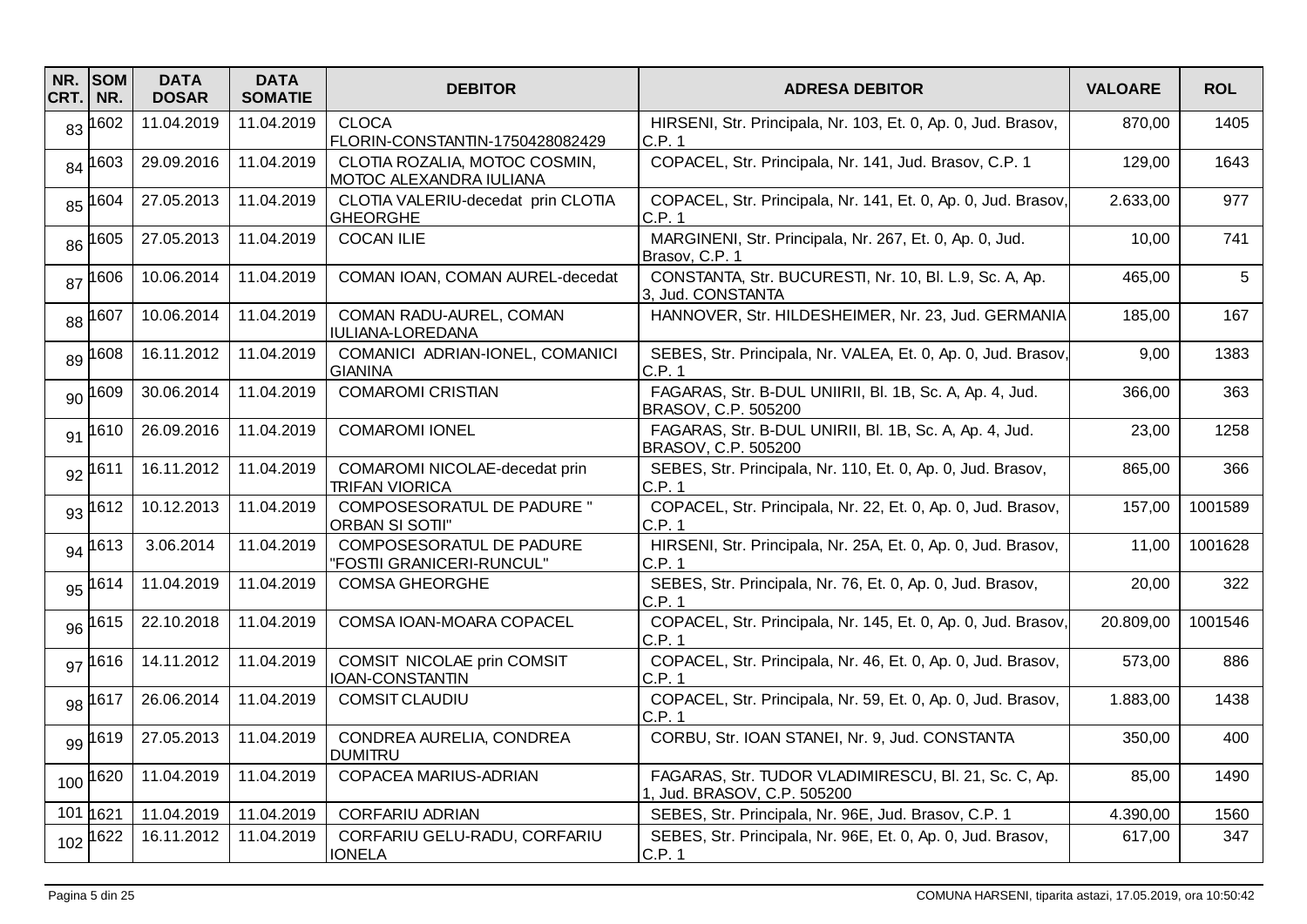| NR.<br>CRT. | <b>SOM</b><br>NR. | <b>DATA</b><br><b>DOSAR</b> | <b>DATA</b><br><b>SOMATIE</b> | <b>DEBITOR</b>                                       | <b>ADRESA DEBITOR</b>                                                     | <b>VALOARE</b> | <b>ROL</b>     |
|-------------|-------------------|-----------------------------|-------------------------------|------------------------------------------------------|---------------------------------------------------------------------------|----------------|----------------|
| 103         | 1623              | 27.05.2013                  | 11.04.2019                    | CORFARU IOAN, PADURE<br>ILEANA-MARIA                 | MALINIS, Str. Principala, Nr. 14, Et. 0, Ap. 0, Jud. Brasov,<br>C.P. 1    | 230,00         | 1433           |
| 104         | 1624              | 11.04.2019                  | 11.04.2019                    | CORMOSU MIRCEA, CORMOSU<br><b>CARMEN</b>             | COPACEL, Str. Principala, Nr. 133, Et. 0, Ap. 0, Jud. Brasov,<br>C.P. 1   | 10,00          | 970            |
|             | 105 1625          | 24.08.2015                  | 11.04.2019                    | CORSATEA MARIA, CORSATEA IONEL                       | FAGARAS, Str. TEIULUI, Bl. 23, Sc. C, Ap. 13, Jud.<br>BRASOV, C.P. 505200 | 8,00           | 1398           |
|             | 106 1626          | 11.04.2019                  | 11.04.2019                    | <b>COTOROS ILIE</b>                                  | SIBIU, Str. IRZER, Nr. 5, Sc. A, Et. 5, Ap. 21, Jud. SIBIU                | 26,00          | 242            |
|             | 107 1627          | 11.04.2019                  | 11.04.2019                    | DALI ERIKA BIANCA, DALI FLAVIUS<br><b>SERBAN</b>     | SEBES, Str. Principala, Nr. 134, Jud. Brasov, C.P. 1                      | 402,00         | 1733           |
| 108         | 1628              | 1.10.2018                   | 11.04.2019                    | DALI MARIA, DALI PETRU-AUGUSTIN                      | SEBES, Str. Principala, Nr. 134, Et. 0, Ap. 0, Jud. Brasov,<br>C.P.1      | 98,00          | 389            |
|             | 109 1629          | 27.05.2013                  | 11.04.2019                    | DAMBOIU DANIEL, DAMBOIU CRISTINA                     | SEBES, Str. Principala, Nr. 135, Et. 0, Ap. 0, Jud. Brasov,<br>C.P.1      | 2.344,00       | 1214           |
| 110         | 1630              | 14.11.2012                  | 11.04.2019                    | DAMIAN IOAN-MARIAN                                   | COPACEL, Str. Principala, Nr. 156, Et. 0, Ap. 0, Jud. Brasov,<br>C.P. 1   | 198,00         | 1341           |
|             | 111 1631          | 27.05.2013                  | 11.04.2019                    | <b>DANCIU ELENA</b>                                  | COPACEL, Str. Principala, Nr. 94, Jud. Brasov, C.P. 1                     | 75,00          | 1557           |
| 112         | 1632              | 14.11.2012                  | 11.04.2019                    | <b>DANCIU LITA</b>                                   | COPACEL, Str. Principala, Nr. 94, Et. 0, Ap. 0, Jud. Brasov,<br>C.P. 1    | 1.898,00       | 1291           |
| 113         | 1633              | 14.11.2012                  | 11.04.2019                    | DANCIU PETRU                                         | COPACEL, Str. Principala, Nr. 94, Et. 0, Ap. 0, Jud. Brasov,<br>C.P. 1    | 675,00         | 931            |
| 114         | 1634              | 14.11.2012                  | 11.04.2019                    | <b>DANCIU VICTOR</b>                                 | COPACEL, Str. Principala, Nr. 94, Et. 0, Ap. 0, Jud. Brasov,<br>C.P.1     | 4.690,00       | 1494           |
|             | 115 1635          | 16.11.2012                  | 11.04.2019                    | <b>DIMBOIU GABRIEL</b>                               | SEBES, Str. Principala, Nr. 135, Et. 0, Ap. 0, Jud. Brasov,<br>C.P.1      | 427,00         | 391            |
| 116         | 1636              | 16.11.2012                  | 11.04.2019                    | DIMBOIU IOAN, DIMBOIU<br>DANIELA-MARIA               | SEBES, Str. Principala, Nr. 199, Et. 0, Ap. 0, Jud. Brasov,<br>C.P.1      | 10,00          | 453            |
|             | 117 1637          | 30.06.2014                  | 11.04.2019                    | DIMBOIU NELU, DIMBOIU EUGENIA                        | SEBES, Str. Principala, Nr. 135, Et. 0, Ap. 0, Jud. Brasov,<br>C.P. 1     | 50,00          | 1306           |
|             | 118 1638          | 30.06.2014                  | 11.04.2019                    | <b>DINET ION</b>                                     | SEBES, Nr. 127, Jud. Brasov, C.P. 1                                       | 500,00         | 1582           |
| 119         | 1639              | 22.10.2018                  | 11.04.2019                    | DOBOLITA STEFAN-decedat, DOBOLITA<br>ELENA-LUCIA     | HIRSENI, Str. Principala, Nr. 186, Et. 0, Ap. 0, Jud. Brasov,<br>C.P. 1   | 355,00         | 205            |
| 120         | 1640              | 27.05.2013                  | 11.04.2019                    | DOBRE GHEORGHE- decedat prin<br>DOBRE LIVIU-VALENTIN | MARGINENI, Str. Principala, Nr. 225, Et. 0, Ap. 0, Jud.<br>Brasov, C.P. 1 | 130,00         | 758            |
| 121         | 1641              | 16.11.2012                  | 11.04.2019                    | <b>DOBRIN CIPRIAN</b>                                | SEBES, Str. Principala, Nr. 182, Et. 0, Ap. 0, Jud. Brasov,<br>C.P. 1     | 300,00         | 1345           |
| 122         | 1642              | 11.04.2019                  | 11.04.2019                    | DOBRIN GHE, RADULET ELENA-MARIA,<br>ONITIU GABRIELA  | HIRSENI, Str. Principala, Nr. 1, Et. 0, Ap. 0, Jud. Brasov,<br>C.P. 1     | 4.110,00       | $\overline{1}$ |
|             | 123 1643          | 2.09.2015                   | 11.04.2019                    | <b>DOBRIN VALERIA</b>                                | SEBES, Str. Principala, Nr. 182, Et. 0, Ap. 0, Jud. Brasov,<br>C.P. 1     | 375,00         | 437            |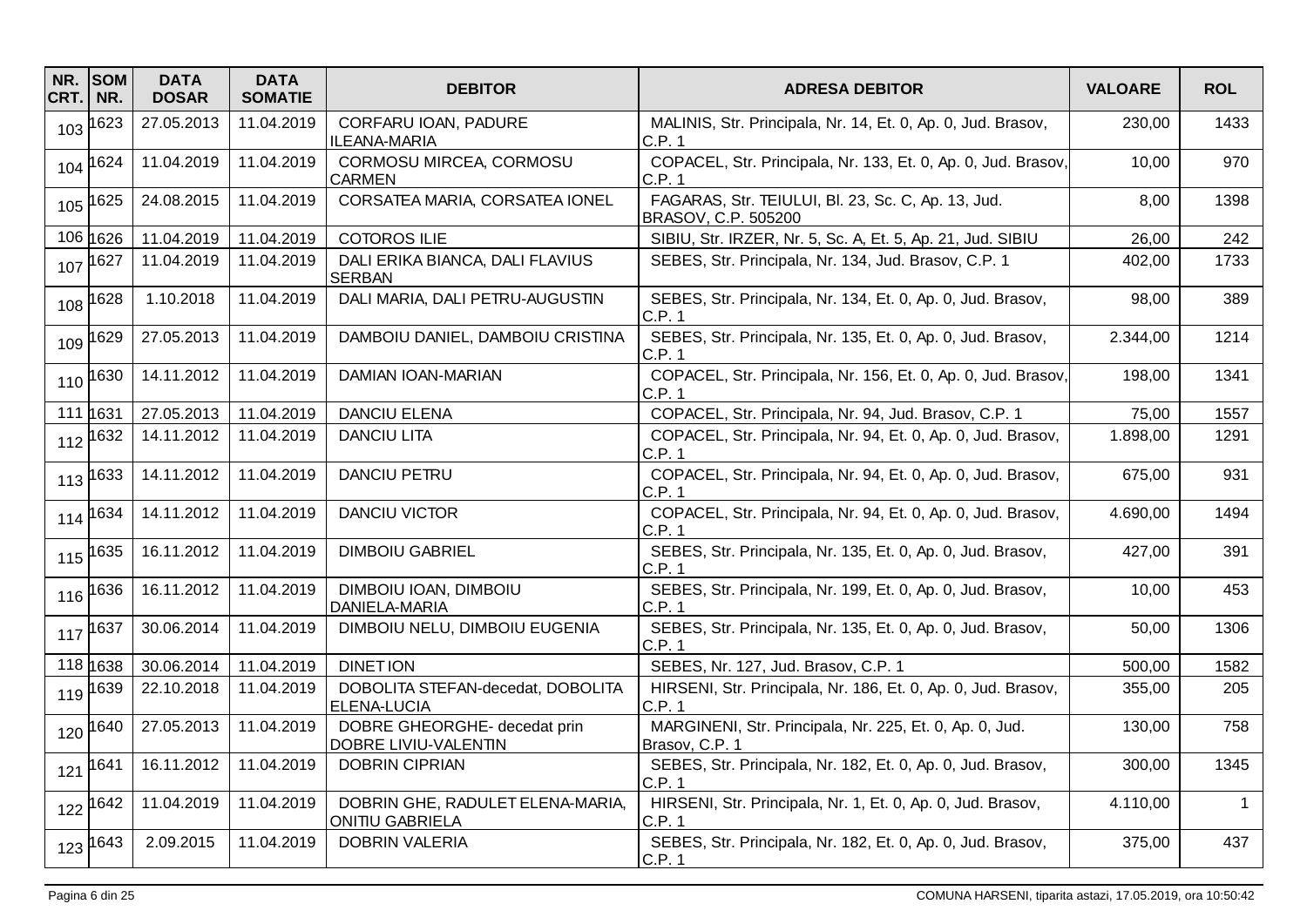| NR.<br>CRT. | <b>SOM</b><br>NR. | <b>DATA</b><br><b>DOSAR</b> | <b>DATA</b><br><b>SOMATIE</b> | <b>DEBITOR</b>                                                | <b>ADRESA DEBITOR</b>                                                          | <b>VALOARE</b> | <b>ROL</b> |
|-------------|-------------------|-----------------------------|-------------------------------|---------------------------------------------------------------|--------------------------------------------------------------------------------|----------------|------------|
| 124         | 1644              | 11.04.2019                  | 11.04.2019                    | DRAGOMIRESCU MIRON-VIRGIL,<br><b>DRAGOMIRESCU VIORICA</b>     | FAGARAS, Str. 13 DECEMBRIE, Bl. 14, Sc. B, Ap. 15, Jud.<br>BRASOV, C.P. 505200 | 50,00          | 227        |
| 125         | 1645              | 27.05.2013                  | 11.04.2019                    | <b>DUINA IONEL</b>                                            | CRAIOVA, Str. CAL.BUCURESTI, Nr. 86, Bl. U11, Sc. 1, Ap.<br>11, Jud. DOLJ      | 4,00           | 1322       |
| 126         | 1646              | 27.05.2013                  | 11.04.2019                    | DUMITRASCU EUGENIA decedata prin<br><b>DUMITRASCU NICULAE</b> | <b>BUCURESTI</b>                                                               | 78,00          | 1569       |
|             | 127 1647          | 14.11.2012                  | 11.04.2019                    | <b>FANTANA ELENA</b>                                          | TIMISOARA, Str. MARTIR NICOARA, Nr. 1, Jud. TIMIS                              | 32,00          | 1219       |
| 128         | 1648              | 22.10.2018                  | 11.04.2019                    | FARAON ALEXANDRU                                              | SEBES, Str. Principala, Nr. 20, Et. 0, Ap. 0, Jud. Brasov,<br>C.P. 1           | 60,00          | 1314       |
| 129         | 1649              | 30.06.2014                  | 11.04.2019                    | FARAON SILVIA, FARAON<br>ADRIAN-decedat                       | SEBES, Str. Principala, Nr. 20, Et. 0, Ap. 0, Jud. Brasov,<br>C.P. 1           | 10,00          | 269        |
| 130         | 1650              | 3.06.2014                   | 11.04.2019                    | FAROGA DANIELA- INTREPRINDERE<br><b>INDIVIDUALA</b>           | HIRSENI, Str. Principala, Nr. 9, Jud. Brasov, C.P. 1                           | 84,00          | 1001653    |
| 131         | 1651              | 11.04.2019                  | 11.04.2019                    | <b>FAROGA GHEORGHE</b>                                        | HIRSENI, Str. Principala, Nr. 84, Et. 0, Ap. 0, Jud. Brasov,<br>C.P. 1         | 320,00         | 87         |
|             | 132 1652          | 12.02.2014                  | 11.04.2019                    | <b>FATU GHEORGHE</b>                                          | HIRSENI, Str. Principala, Nr. 138 B, Et. 0, Ap. 0, Jud.<br>Brasov, C.P. 1      | 200,00         | 153        |
| 133         | 1653              | 22.10.2018                  | 11.04.2019                    | <b>FATU VIOREL</b>                                            | HIRSENI, Str. Principala, Nr. 72, Et. 0, Ap. 0, Jud. Brasov,<br>C.P.1          | 5.596,00       | 75         |
| 134         | 1654              | 16.11.2012                  | 11.04.2019                    | <b>FESA ADRIAN</b>                                            | SEBES, Str. Principala, Nr. 100, Et. 0, Ap. 0, Jud. Brasov,<br>C.P. 1          | 651,00         | 1381       |
| 135         | 1655              | 16.11.2012                  | 11.04.2019                    | <b>FESA CONSTANTIN</b>                                        | SEBES, Str. Principala, Nr. 100, Et. 0, Ap. 0, Jud. Brasov,<br>C.P.1           | 30,00          | 357        |
| 136         | 1656              | 11.04.2019                  | 11.04.2019                    | FESA CONSTANTIN, FESA VALENTINA                               | SEBES, Str. Principala, Nr. 97A, Et. 0, Ap. 0, Jud. Brasov,<br>C.P.1           | 1.107,00       | 529        |
|             | 137 1657          | 27.05.2013                  | 11.04.2019                    | FESA GHEORGHE, FESA ALINA                                     | MALINIS, Str. Principala, Nr. 38, Et. 0, Ap. 0, Jud. Brasov,<br>C.P.1          | 21,00          | 516        |
|             | 138 1658          | 21.06.2018                  | 11.04.2019                    | FESA LAURENTIU ANDREI                                         | SEBES, Str. Principala, Nr. 101, Jud. Brasov, C.P. 1                           | 870,00         | 1697       |
|             | 139 1659          | 16.11.2012                  | 11.04.2019                    | FESA OANA-CRISTINA                                            | SEBES, Str. Principala, Nr. 100, Et. 0, Ap. 0, Jud. Brasov,<br>C.P. 1          | 570,00         | 1392       |
|             | 140 1660          | 22.10.2018                  | 11.04.2019                    | FLOREA CIPRIAN- NICOLAE                                       | SEBES, Str. Principala, Nr. 96L, Jud. Brasov, C.P. 1                           | 580,00         | 1637       |
| 141         | 1661              | 11.04.2019                  | 11.04.2019                    | <b>FLOREA LUCIA</b>                                           | HIRSENI, Str. Principala, Nr. 202, Jud. Brasov, C.P. 1                         | 200,00         | 1744       |
|             | 142 1662          | 22.10.2018                  | 11.04.2019                    | FLOREA NICOLAE, FLOREA VIORICA                                | SEBES, Str. Principala, Nr. 96L, Et. 0, Ap. 0, Jud. Brasov,<br>C.P. 1          | 23,00          | 506        |
|             | 143 1663          | 21.06.2018                  | 11.04.2019                    | <b>FOGOROS ANDREI</b>                                         | FAGARAS, Str. TUDOR VLADIMIRESCU, Bl. 11, Sc. A, Ap.<br>1, Jud. BRASOV         | 33,00          | 1477       |
|             | 144 1664          | 14.11.2012                  | 11.04.2019                    | <b>FOGOROS GHEORGHE</b>                                       | COPACEL, Str. Principala, Nr. 138, Et. 0, Ap. 0, Jud. Brasov,<br>C.P. 1        | 50,00          | 912        |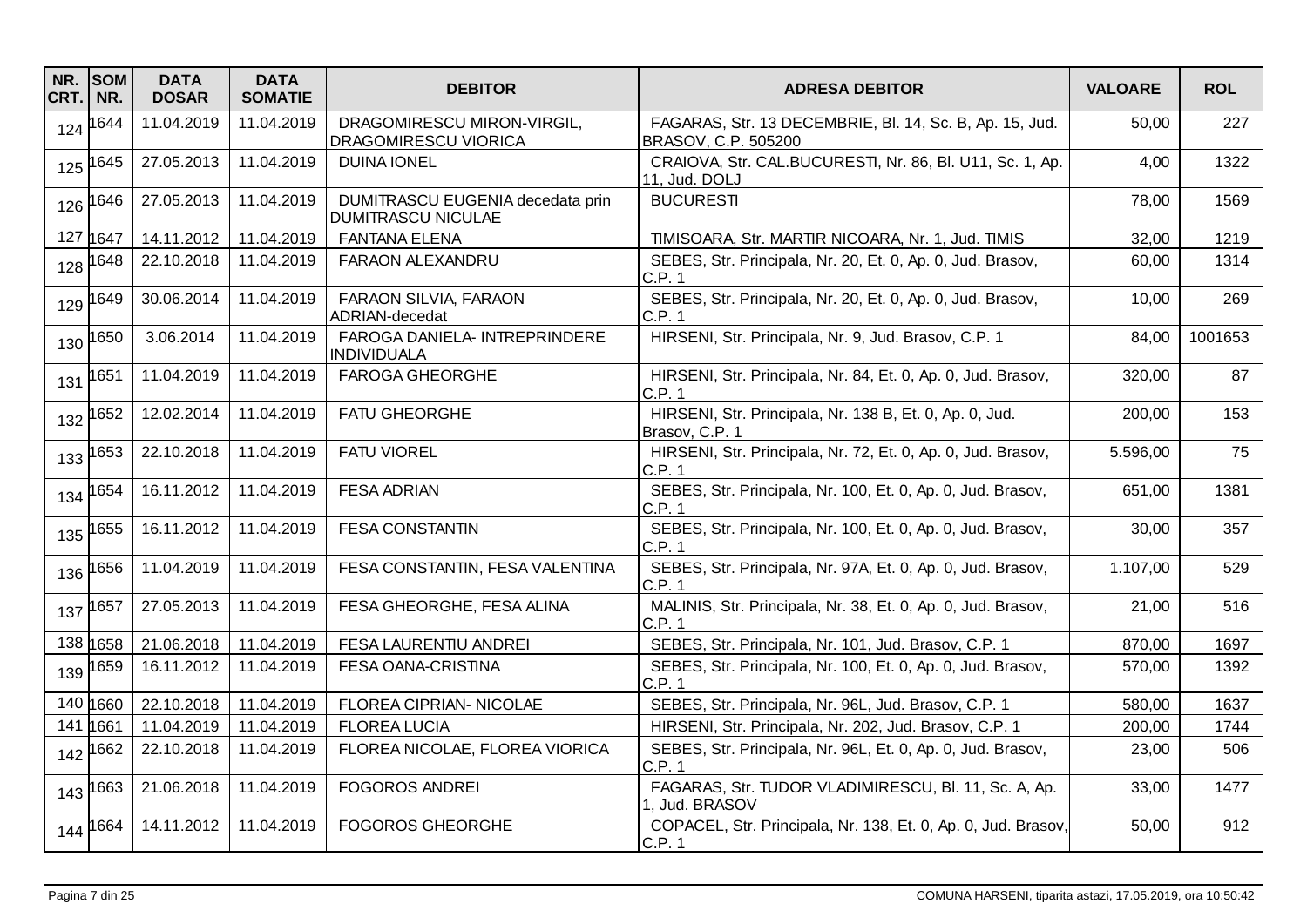| NR.<br>CRT. | <b>SOM</b><br>NR. | <b>DATA</b><br><b>DOSAR</b> | <b>DATA</b><br><b>SOMATIE</b> | <b>DEBITOR</b>                                     | <b>ADRESA DEBITOR</b>                                                     | <b>VALOARE</b> | <b>ROL</b> |
|-------------|-------------------|-----------------------------|-------------------------------|----------------------------------------------------|---------------------------------------------------------------------------|----------------|------------|
| 145         | 1665              | 29.09.2016                  | 11.04.2019                    | <b>FOGOROS SILVIA</b>                              | COPACEL, Str. Principala, Nr. 138, Et. 0, Ap. 0, Jud. Brasov,<br>C.P. 1   | 1.171,00       | 974        |
| 146         | 1666              | 27.05.2013                  | 11.04.2019                    | <b>FRINCU MARIA</b>                                | BUCURESTI, Str. ALEXANDRIA, Nr. 104, Jud. SECTOR 5,<br>C.P.51541          | 1.658,00       | 1152       |
| 147         | 1667              | 27.05.2013                  | 11.04.2019                    | <b>FULICEA ELENA</b>                               | MARGINENI, Str. Principala, Nr. 4, Et. 0, Ap. 0, Jud. Brasov,<br>C.P. 1   | 33,00          | 553        |
|             | 148 1668          | 2.07.2014                   | 11.04.2019                    | <b>FULICEA MARCEL-IOAN</b>                         | MARGINENI, Nr. 4, Jud. Brasov, C.P. 1                                     | 151,00         | 1584       |
| 149         | 1669              | 10.12.2013                  | 11.04.2019                    | <b>FUNDATIA "MONOLITH"</b>                         | HIRSENI, Str. Principala, Nr. 55, Et. 0, Ap. 0, Jud. Brasov,<br>C.P. 1    | 991,00         | 1001526    |
| 150         | 1670              | 27.05.2013                  | 11.04.2019                    | FURDUI COSMIN, FURDUI ANA                          | MALINIS, Str. Principala, Nr. 31, Et. 0, Ap. 0, Jud. Brasov,<br>C.P.1     | 99,00          | 1504       |
| 151         | 1671              | 3.10.2016                   | 11.04.2019                    | FURDUI GHEORGHE, UNGUR<br><b>LACRAMIOARA</b>       | MALINIS, Str. Principala, Nr. 36, Jud. Brasov, C.P. 1                     | 277,00         | 1574       |
| 152         | 1672              | 27.05.2013                  | 11.04.2019                    | FURDUI IOAN, FURDUI EMIL                           | MALINIS, Str. Principala, Nr. 3, Et. 0, Ap. 0, Jud. Brasov,<br>C.P. 1     | 192,00         | 477        |
|             | 153 1673          | 2.07.2014                   | 11.04.2019                    | <b>FURDUI MARIUS</b>                               | MALINIS, Str. Principala, Nr. 34, Jud. Brasov, C.P. 1                     | 223,00         | 1591       |
|             | 154 1674          | 21.06.2018                  | 11.04.2019                    | <b>GABOR LUMINITA MARIA</b>                        | SEBES, Str. Principala, Nr. 226, Jud. Brasov, C.P. 1                      | 60,00          | 1691       |
| 155         | 1675              | 11.04.2019                  | 11.04.2019                    | <b>GALATEAN ION, GALATEAN ELENA</b>                | MARGINENI, Str. Principala, Nr. 260, Et. 0, Ap. 0, Jud.<br>Brasov, C.P. 1 | 20,00          | 734        |
| 156         | 1676              | 11.04.2019                  | 11.04.2019                    | <b>GASPAR ELENA</b>                                | FAGARAS, Str. FILIMON SIRBU, Bl. 10A, Ap. 9, Jud.<br>BRASOV, C.P. 505200  | 1.000,00       | 993        |
| 157         | 1677              | 11.04.2019                  | 11.04.2019                    | GASPOR MATEIU prin GASPAR VALERIU                  | COPACEL, Str. Principala, Nr. 31A, Et. 0, Ap. 0, Jud. Brasov,<br>C.P. 1   | 18,00          | 1107       |
| 158         | 1678              | 27.05.2013                  | 11.04.2019                    | <b>GAVRILA IANCU-MIHAI</b>                         | COPACEL, Str. Principala, Nr. 142, Et. 0, Ap. 0, Jud. Brasov,<br>C.P.1    | 198,00         | 1428       |
| 159         | 1679              | 21.06.2018                  | 11.04.2019                    | <b>GAVRILA IOAN</b>                                | COPACEL, Str. Principala, Nr. 142, Et. 0, Ap. 0, Jud. Brasov,<br>C.P. 1   | 1.106,00       | 978        |
| 160         | 1680              | 11.04.2019                  | 11.04.2019                    | <b>GAVRILA IOAN-COSMIN</b>                         | COPACEL, Str. Principala, Nr. 142, Et. 0, Ap. 0, Jud. Brasov,<br>C.P. 1   | 37,00          | 1498       |
| 161         | 1681              | 14.11.2012                  | 11.04.2019                    | <b>GAVRILA LUCIAN-MARIAN</b>                       | COPACEL, Nr. 142, Jud. Brasov, C.P. 1                                     | 81,00          | 1520       |
| 162         | 1682              | 22.10.2018                  | 11.04.2019                    | <b>GHIDIM CONSTANTIN- DANIEL</b>                   | MARGINENI, Str. Principala, Nr. 230, Et. 0, Ap. 0, Jud.<br>Brasov, C.P. 1 | 10.905,00      | 1001560    |
| 163         | 1683              | 21.06.2018                  | 11.04.2019                    | GHIDIM D. MARIAN INTREPRINDERE<br><b>FAMILIALA</b> | MARGINENI, Str. Principala, Nr. 230, Jud. Brasov, C.P. 1                  | 51,00          | 1001683    |
| 164         | 1684              | 27.05.2013                  | 11.04.2019                    | <b>GHIDIM IOAN-SEBASTIAN</b>                       | MARGINENI, Str. Principala, Nr. 230, Et. 0, Ap. 0, Jud.<br>Brasov, C.P. 1 | 3.506,00       | 1001559    |
|             | 165 1685          | 21.06.2018                  | 11.04.2019                    | GHIDIM MARIA, GHIDIM MARIAN                        | MARGINENI, Str. Principala, Nr. 230, Et. 0, Ap. 0, Jud.<br>Brasov, C.P. 1 | 2.306,00       | 716        |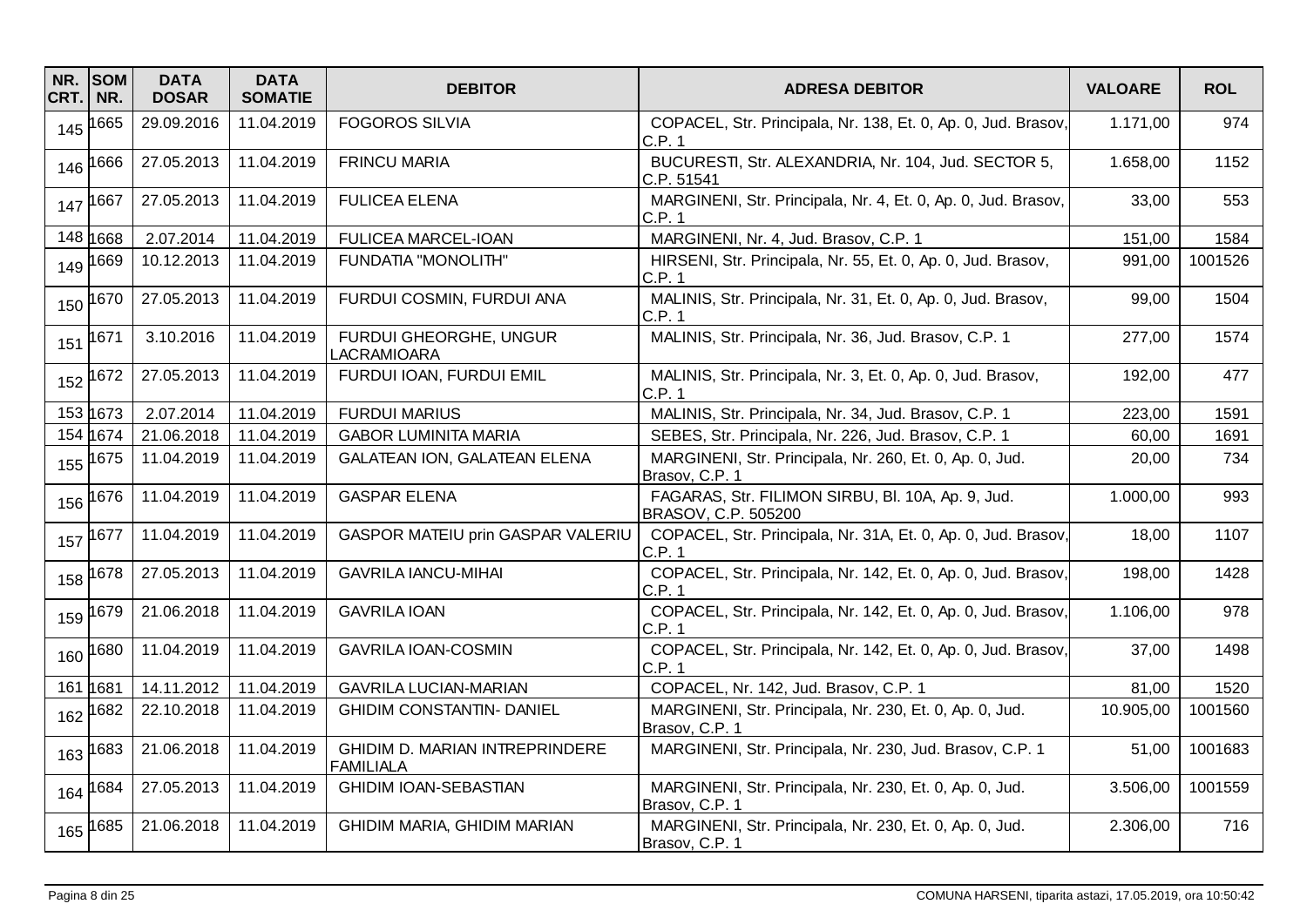| NR.<br>CRT. | <b>SOM</b><br>NR. | <b>DATA</b><br><b>DOSAR</b> | <b>DATA</b><br><b>SOMATIE</b> | <b>DEBITOR</b>                                                                         | <b>ADRESA DEBITOR</b>                                                                           | <b>VALOARE</b> | <b>ROL</b> |
|-------------|-------------------|-----------------------------|-------------------------------|----------------------------------------------------------------------------------------|-------------------------------------------------------------------------------------------------|----------------|------------|
| 166         | 1686              | 31.10.2012                  | 11.04.2019                    | GILGAU RADMILA prin GHEORGHIU<br><b>SORIN</b>                                          | BUCURESTI, Str. SFANTA MARIA, Nr. 18a, Jud.<br><b>SECTORUL 1</b>                                | 2.065,00       | 200        |
| 167         | 1687              | 14.11.2012                  | 11.04.2019                    | <b>GRAMA ANDREI-decedat prin GRAMA</b><br>ANDREI, GRAMA IOAN, COCIORBA<br><b>ELENA</b> | COPACEL, Str. Principala, Nr. 72, Et. 0, Ap. 0, Jud. Brasov,<br>C.P. 1                          | 1.095,00       | 909        |
| 168         | 1688              | 31.10.2012                  | 11.04.2019                    | <b>GRANCEA DUMITRU</b>                                                                 | MALINIS, Str. Principala, Nr. 25, Et. 0, Ap. 0, Jud. Brasov,<br>C.P. 1                          | 264,00         | 118        |
| 169         | 1689              | 2.07.2014                   | 11.04.2019                    | <b>GRANCEA FLORIN, GRANCEA</b><br>NICOLETA-CLAUDIA                                     | MALINIS, Str. Principala, Nr. 26, Et. 0, Ap. 0, Jud. Brasov,<br>C.P.1                           | 949,00         | 1505       |
| 170         | 1690              | 27.05.2013                  | 11.04.2019                    | <b>GRANCEA GHEORGHE</b>                                                                | MALINIS, Str. Principala, Nr. 25, Et. 0, Ap. 0, Jud. Brasov,<br>C.P.1                           | 3.480,00       | 1393       |
| 171         | 1691              | 16.11.2012                  | 11.04.2019                    | <b>GRANCEA IOAN</b>                                                                    | SEBES, Str. Principala, Nr. 163, Et. 0, Ap. 0, Jud. Brasov,<br>C.P. 1                           | 281,00         | 418        |
| 172         | 1692              | 31.10.2012                  | 11.04.2019                    | GRANCEA IOAN, GRANCEA ANA                                                              | HIRSENI, Str. Principala, Nr. 24 B, Et. 0, Ap. 0, Jud. Brasov,<br>C.P.1                         | 417,00         | 24         |
|             | 173 1693          | 11.04.2019                  | 11.04.2019                    | <b>GRANCEA IOAN-CRISTIAN</b>                                                           | MALINIS, Str. Principala, Nr. 25, Jud. Brasov, C.P. 1                                           | 40,00          | 1747       |
| 174         | 1694              | 31.10.2012                  | 11.04.2019                    | GRANCEA LEONTINA dec prin RAICA<br><b>RODICA</b>                                       | BUCURESTI, Str. B-DUL IANCU DE HUNEDOARA, Nr. 29,<br>Bl. 3, Sc. A, Et. 3, Ap. 41, Jud. SECTOR 1 | 51,00          | 171        |
| 175         | 1695              | 27.05.2013                  | 11.04.2019                    | GRANCEA MIHAI-decedat, GRANCEA<br>MARIA                                                | MALINIS, Str. Principala, Nr. 25, Et. 0, Ap. 0, Jud. Brasov,<br>C.P. 1                          | 282,00         | 491        |
| 176         | 1696              | 16.11.2012                  | 11.04.2019                    | <b>GRANCEA MIHAI-PETRU, GRANCEA</b><br><b>IRINA</b>                                    | SEBES, Str. Principala, Nr. 226, Et. 0, Ap. 0, Jud. Brasov,<br>C.P.1                            | 3.754,00       | 1324       |
| 177         | 1697              | 31.10.2012                  | 11.04.2019                    | <b>GRANCEA NICOLAE</b>                                                                 | HIRSENI, Str. Principala, Nr. 109, Et. 0, Ap. 0, Jud. Brasov,<br>C.P. 1                         | 68,00          | 113        |
|             | 178 1698          | 10.06.2014                  | 11.04.2019                    | <b>GRANCEA TRAIAN</b>                                                                  | HIRSENI, Str. Principala, Nr. 157B, Jud. Brasov, C.P. 1                                         | 142,00         | 1616       |
| 179         | 1699              | 14.11.2012                  | 11.04.2019                    | <b>GRECU ANDREI</b>                                                                    | FAGARAS, Str. TEIULUI, Bl. 55B, Sc. A, Ap. 3, Jud.<br>BRASOV, C.P. 505200                       | 10,00          | 952        |
| 180         | 1700              | 14.11.2012                  | 11.04.2019                    | <b>GRECU DANIEL</b>                                                                    | COPACEL, Str. Principala, Nr. 78, Et. 0, Ap. 0, Jud. Brasov,<br>C.P.1                           | 675,00         | 916        |
| 181         | 1701              | 27.05.2013                  | 11.04.2019                    | <b>GRECU GHEORGHE</b>                                                                  | COPACEL, Str. Principala, Nr. 205, Et. 0, Ap. 0, Jud. Brasov,<br>C.P. 1                         | 99,00          | 1041       |
| 182         | 702               | 26.06.2014                  | 11.04.2019                    | GRECU POPA DANIEL prin SIN IOAN                                                        | COPACEL, Str. Principala, Nr. 260, Et. 0, Ap. 0, Jud. Brasov,<br>C.P.1                          | 439,00         | 1094       |
| 183         | 1703              | 11.04.2019                  | 11.04.2019                    | GRECU V GHE, GRECU V IOAN, GRECU<br>P IOAN                                             | COPACEL, Str. Principala, Nr. 171, Et. 0, Ap. 0, Jud. Brasov,<br>C.P. 1                         | 60,00          | 1007       |
| 184         | 1704              | 16.11.2012                  | 11.04.2019                    | <b>GROZAVU ANDREI</b>                                                                  | SEBES, Str. Principala, Nr. 96D, Et. 0, Ap. 0, Jud. Brasov,<br>C.P.1                            | 2.539,00       | 346        |
|             | 185 1705          | 16.11.2012                  | 11.04.2019                    | GROZAVU DOINA, GROZAVU<br>GHEORGHE-fiu                                                 | SEBES, Str. Principala, Nr. 96I, Et. 0, Ap. 0, Jud. Brasov,<br>C.P. 1                           | 301,00         | 349        |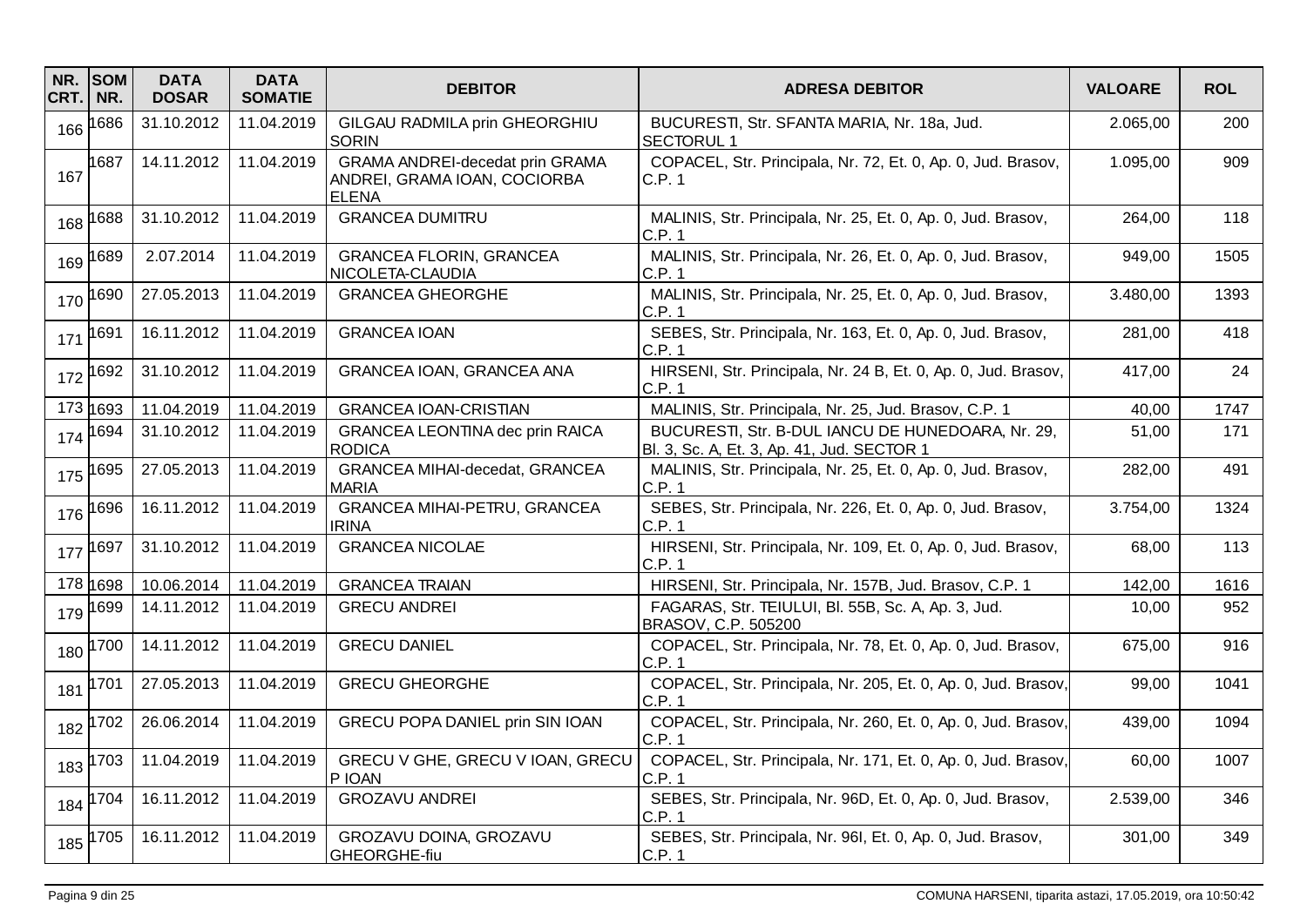| NR.<br>CRT. | <b>SOM</b><br>NR. | <b>DATA</b><br><b>DOSAR</b> | <b>DATA</b><br><b>SOMATIE</b> | <b>DEBITOR</b>                                               | <b>ADRESA DEBITOR</b>                                                          | <b>VALOARE</b> | <b>ROL</b> |
|-------------|-------------------|-----------------------------|-------------------------------|--------------------------------------------------------------|--------------------------------------------------------------------------------|----------------|------------|
|             | 186 1706          | 22.10.2018                  | 11.04.2019                    | <b>GROZAVU GHEORGHE</b>                                      | SEBES, Str. Principala, Nr. 96E, Et. 0, Ap. 0, Jud. Brasov,<br>C.P.1           | 213,00         | 1339       |
|             | 187 1707          | 16.11.2012                  | 11.04.2019                    | GROZAVU MARCELA, GROZAVU<br>NICOLAE-decedat                  | SEBES, Nr. 96J, Jud. BRASOV, C.P. 507094                                       | 1.481,00       | 345        |
| 188         | 1708              | 27.05.2013                  | 11.04.2019                    | <b>GROZAVU MARIAN</b>                                        | SEBES, Str. Principala, Nr. 96J, Et. 0, Ap. 0, Jud. Brasov,<br>C.P. 1          | 1.413,00       | 1330       |
| 189         | 1709              | 16.11.2012                  | 11.04.2019                    | GROZAVU MARIUS-NICOLAE, ANA<br><b>MARIA</b>                  | SEBES, Str. Principala, Nr. 96C, Et. 0, Ap. 0, Jud. Brasov,<br>C.P.1           | 307,00         | 1323       |
|             | 190 1710          | 11.04.2019                  | 11.04.2019                    | <b>HALMAGHI GHEORGHE</b>                                     | HIRSENI, Str. Principala, Nr. 202C, Jud. Brasov, C.P. 1                        | 356,00         | 1502       |
| 191         | 1711              | 31.10.2012                  | 11.04.2019                    | HALMAGHI GHEORGHE-SE VA MUTA LA<br>PF                        | HIRSENI, Str. Principala, Nr. GRAJD, Et. 0, Ap. 0, Jud.<br>Brasov, C.P. 1      | 422,00         | 1001595    |
|             | 192 1712          | 7.09.2016                   | 11.04.2019                    | HALMAGHI VASILE-EMIL, ANGHEL<br>LAVINIA-MARIA                | HIRSENI, Str. Principala, Nr. 202B, Et. 0, Ap. 0, Jud. Brasov,<br>C.P. 1       | 707,00         | 1370       |
|             | 193 1713          | 27.05.2013                  | 11.04.2019                    | HARANACIU CORNELIA, ALEXANDRU,<br><b>CLAUDIA-AURELIA</b>     | BUCURESTI, Str. OLTENITEI, Nr. 140, Bl. 5, Sc. 5, Ap. 183,<br>Jud. SECTOR 4    | 121,00         | 609        |
|             | 194 1714          | 21.06.2018                  | 11.04.2019                    | <b>HERSENI GHEORGHE</b>                                      | FAGARAS, Str. DR. I SENCHEA, Nr. 53, Jud. BRASOV,<br>C.P.505200                | 50,00          | 1620       |
|             | 195 1715          | 22.10.2018                  | 11.04.2019                    | HERSENI GHEORGHE prin MARCIU<br><b>ELENA</b>                 | HARSENI, Nr. 121, Jud. BRASOV, C.P. 507090                                     | 318,00         | 37         |
|             | 196 1716          | 31.10.2012                  | 11.04.2019                    | HERSENI GHEORGHE-ALEXANDRU                                   | FAGARAS, Str. DR. IOAN SENCHEA, Nr. 53, Jud.<br>BRASOV, C.P. 505200            | 805,00         | 196        |
|             | 197 1717          | 12.06.2017                  | 11.04.2019                    | <b>HERSENI MARIA</b>                                         | FAGARAS, Str. STADIONULUI, Nr. 53, Jud. BRASOV, C.P.<br>505200                 | 1.125,00       | 188        |
|             | 198 1718          | 27.05.2013                  | 11.04.2019                    | <b>HERSENI MARIANA</b>                                       | BUCURESTI, Str. VASILE LASCAR, Nr. 193, Ap. 1, Jud.<br>SECT <sub>.2</sub>      | 383,00         | 1353       |
| 199         | 1719              | 2.09.2015                   | 11.04.2019                    | HOMAGIU ELENA-decedata, HOMAGIU<br><b>ION</b>                | SEBES, Str. Principala, Nr. 97B, Et. 0, Ap. 0, Jud. Brasov,<br>C.P.1           | 10,00          | 530        |
|             | 200 1720          | 21.06.2018                  | 11.04.2019                    | HORDEA MARIA decedata prin CODREA<br><b>CARMEN Si FLORIN</b> | SEBES, Str. Principala, Nr. 82, Et. 0, Ap. 0, Jud. Brasov,<br>C.P. 1           | 611,00         | 1464       |
| 201         | 1721              | 30.06.2014                  | 11.04.2019                    | <b>IACOB ANGELA, IABOB REMUS</b>                             | SEBES, Str. Principala, Nr. 97D, Et. 0, Ap. 0, Jud. Brasov,<br>C.P. 1          | 386,00         | 528        |
|             | 202 1722          | 27.05.2013                  | 11.04.2019                    | IANCU NICOLAE, FURDUI ELENA                                  | MALINIS, Str. Principala, Nr. 19, Et. 0, Ap. 0, Jud. Brasov,<br>C.P. 1         | 3.782,00       | 1204       |
|             | 203 1723          | 31.10.2012                  | 11.04.2019                    | <b>IARCA IOAN</b>                                            | FAGARAS, Str. STADIONULUI, Nr. 26B, Jud. BRASOV,<br>C.P. 505200                | 424,00         | 27         |
|             | 204 1724          | 16.11.2012                  | 11.04.2019                    | IFRIM CONSTANTIN, IFRIM MARINA                               | BUCURESTI, Str. ANTIAERIANA, Nr. 6A60, Sc. 1, Jud.<br>SECTOR 5, C.P. 051015    | 7,00           | 1232       |
|             | 205 1725          | 11.04.2019                  | 11.04.2019                    | <b>ILIE ION</b>                                              | SEBES, Str. Principala, Nr. 136, Jud. Brasov, C.P. 1                           | 20,00          | 1704       |
|             | 206 1726          | 11.04.2019                  | 11.04.2019                    | ILIESCU GHEORGHE, URDEA<br>IRINA-MIHAELA                     | FAGARAS, Str. T.VLADIMIRESCU, Bl. C, Sc. B, Ap. 4, Jud.<br>BRASOV, C.P. 505200 | 66,00          | 69         |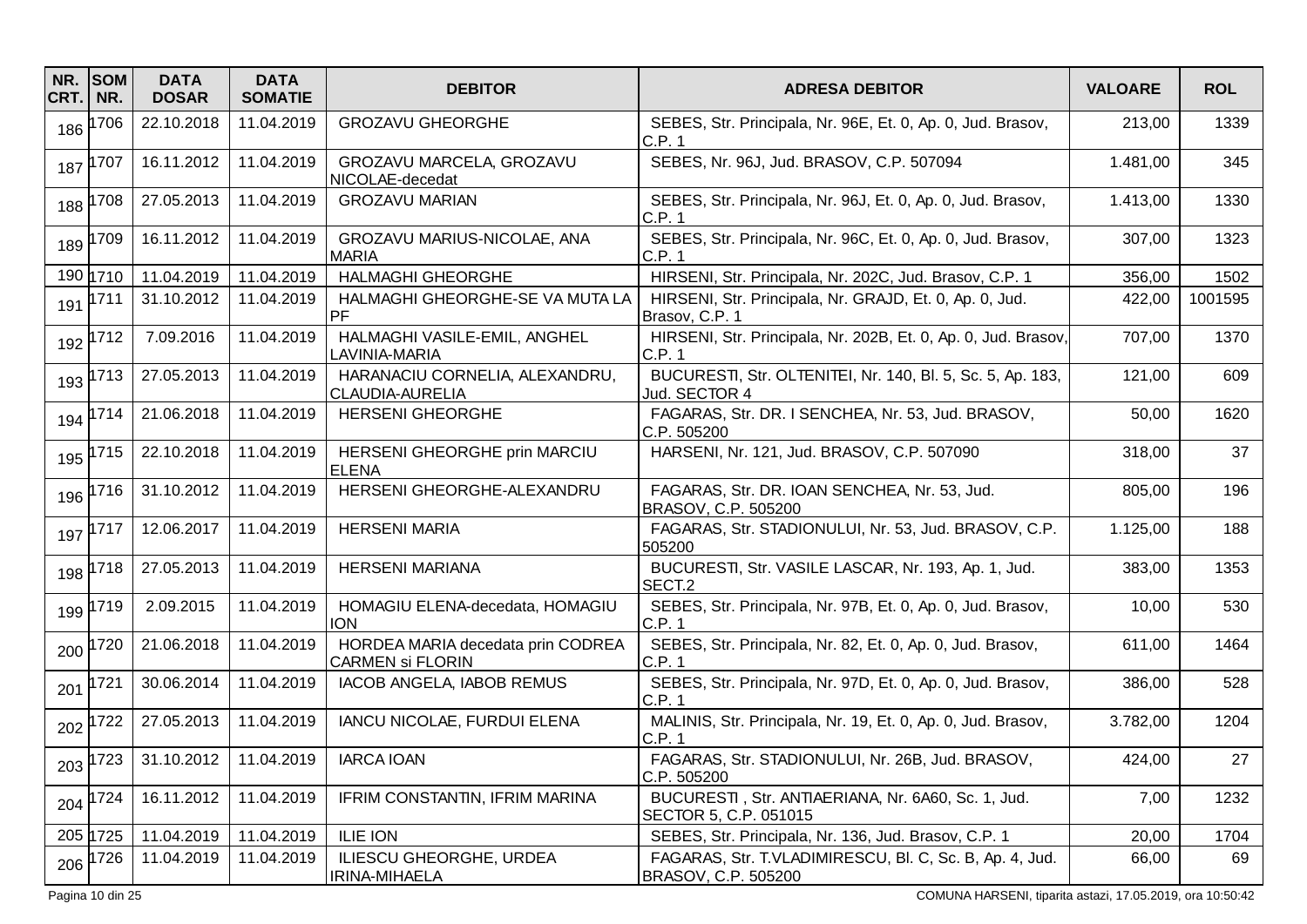| NR.<br>CRT. | <b>SOM</b><br>NR. | <b>DATA</b><br><b>DOSAR</b> | <b>DATA</b><br><b>SOMATIE</b> | <b>DEBITOR</b>                                                                              | <b>ADRESA DEBITOR</b>                                                                 | <b>VALOARE</b> | <b>ROL</b> |
|-------------|-------------------|-----------------------------|-------------------------------|---------------------------------------------------------------------------------------------|---------------------------------------------------------------------------------------|----------------|------------|
| 207         | 1727              | 16.11.2012                  | 11.04.2019                    | ITTU MARGARETA, IOAN, NICOLAE,<br>MARIA-decedati prin ITU NICOLAE                           | SEBES, Str. Principala, Nr. 169, Et. 0, Ap. 0, Jud. Brasov,<br>C.P.1                  | 814,00         | 423        |
| 208         | 1728              | 11.04.2019                  | 11.04.2019                    | <b>ITU CONSTANTIN</b>                                                                       | HIRSENI, Str. Principala, Nr. 108, Et. 0, Ap. 0, Jud. Brasov,<br>C.P. 1               | 10,00          | 1479       |
|             | 209 1729          | 21.06.2018                  | 11.04.2019                    | <b>ITU MARIA IULIANA</b>                                                                    | SEBES, Str. Principala, Nr. 129, Jud. Brasov, C.P. 1                                  | 100,00         | 1692       |
| 210         | 1730              | 16.11.2012                  | 11.04.2019                    | ITU NICOLAE decedat prin ITU DORICA                                                         | SEBES, Str. Principala, Nr. 176, Et. 0, Ap. 0, Jud. Brasov,<br>C.P.1                  | 240,00         | 430        |
| 211         | 1731              | 27.05.2013                  | 11.04.2019                    | JUDELE EUGENIA, TANASESCU SILVIA                                                            | BUCURESTI, Str. STAN BOGDAN SERBAN, Nr. 3, Bl. 311,<br>Et. 1, Ap. 4                   | 58,00          | 603        |
| 212         | 1732              | 21.06.2018                  | 11.04.2019                    | JUDELE FLORIN-VIOREL, DUMITRU<br>OLIMPIA-IOANA                                              | FAGARAS, Str. 1 DECEMBRIE 1918, Bl. 10C, Sc. B, Ap. 13,<br>Jud. BRASOV, C.P. 505200   | 212,00         | 6          |
| 213         | 1733              | 27.05.2013                  | 11.04.2019                    | JUDELE VALERIU, JUDELE FLORIN,<br><b>MELINTE VALERICA-MARIUS</b>                            | BRASOV, Str. SARMISEGETUZA, Nr. 7, Bl. 39, Sc. B, Ap.<br>20, Jud. BRASOV, C.P. 500030 | 5.459,00       | 1149       |
| 214         | 1734              | 27.05.2013                  | 11.04.2019                    | <b>JUDELE VICTOR</b>                                                                        | MARGINENI, Str. Principala, Nr. 35, Et. 0, Ap. 0, Jud.<br>Brasov, C.P. 1              | 50,00          | 579        |
| 215         | 1735              | 31.10.2012                  | 11.04.2019                    | JUNCU IOAN FROSINA, COSTEA<br>REGHINA decedati prin JUNCU MARIA                             | HIRSENI, Str. Principala, Nr. 180, Et. 0, Ap. 0, Jud. Brasov,<br>C.P.1                | 215,00         | 198        |
| 216         | 1736              | 27.05.2013                  | 11.04.2019                    | <b>KAYA ERSIN</b>                                                                           | COPACEL, Str. Principala, Nr. 124A, Et. 0, Ap. 0, Jud.<br>Brasov, C.P. 1              | 614,00         | 1512       |
| 217         | 1737              | 26.06.2014                  | 11.04.2019                    | <b>KAYA MUSTAFA</b>                                                                         | COPACEL, Str. Principala, Nr. 124, Et. 0, Ap. 0, Jud. Brasov,<br>C.P. 1               | 178,00         | 1420       |
| 218         | 1738              | 21.06.2018                  | 11.04.2019                    | LADEA R. IOAN- decedat prin LADEA<br>ANA, LADEA MATEI, DEGERATU-LADEA<br>LIDIA, LADEA IULIA | JOITA, Str. com. JOITA, Jud. GIURGIU                                                  | 1.037,00       | 1273       |
| 219         | 1739              | 16.11.2012                  | 11.04.2019                    | LAZEA FLORIN, POP VIORICA                                                                   | SEBES, Str. Principala, Nr. 196, Et. 0, Ap. 0, Jud. Brasov,<br>C.P.1                  | 281,00         | 451        |
| 220         | 1740              | 21.06.2018                  | 11.04.2019                    | LEICHITA NICOLINA, LEICHITA IOAN                                                            | HIRSENI, Str. Principala, Nr. 137, Et. 0, Ap. 0, Jud. Brasov,<br>C.P.1                | 1.010,00       | 152        |
| 221         | 1741              | 11.04.2019                  | 11.04.2019                    | <b>LEICHITA STEFAN</b>                                                                      | HIRSENI, Str. Principala, Nr. 138 E, Et. 0, Ap. 0, Jud.<br>Brasov, C.P. 1             | 290,00         | 1491       |
| 222         | 1953              | 27.05.2013                  | 11.04.2019                    | <b>LIBER 2020</b>                                                                           | MARGINENI, Str. Principala, Nr. 185, Et. 0, Ap. 0, Jud.<br>Brasov, C.P. 1             | 96,00          | 785        |
| 223         | 1742              | 11.04.2019                  | 11.04.2019                    | LIE ADINA ELENA - INTREPRINDERE<br><b>INDIVIDUALA</b>                                       | MARGINENI, Str. Principala, Nr. 74, Jud. Brasov, C.P. 1                               | 45,00          | 1001696    |
| 224         | 1743              | 31.10.2012                  | 11.04.2019                    | LIE ADRIANA-MIHAELA                                                                         | FAGARAS, Str. TABACARI, Bl. 16, Sc. B, Ap. 9, Jud.<br>BRASOV, C.P. 505200             | 78,00          | 1399       |
|             | 225 1744          | 11.04.2019                  | 11.04.2019                    | LIE GHEORGHE                                                                                | HIRSENI, Str. Principala, Nr. 78, Jud. Brasov, C.P. 1                                 | 290,00         | 1723       |
|             | 226 1745          | 11.04.2019                  | 11.04.2019                    | LIE VASILE decedat prin LIE ELENA                                                           | MARGINENI, Str. Principala, Nr. 5, Et. 0, Ap. 0, Jud. Brasov,<br>C.P. 1               | 279,00         | 554        |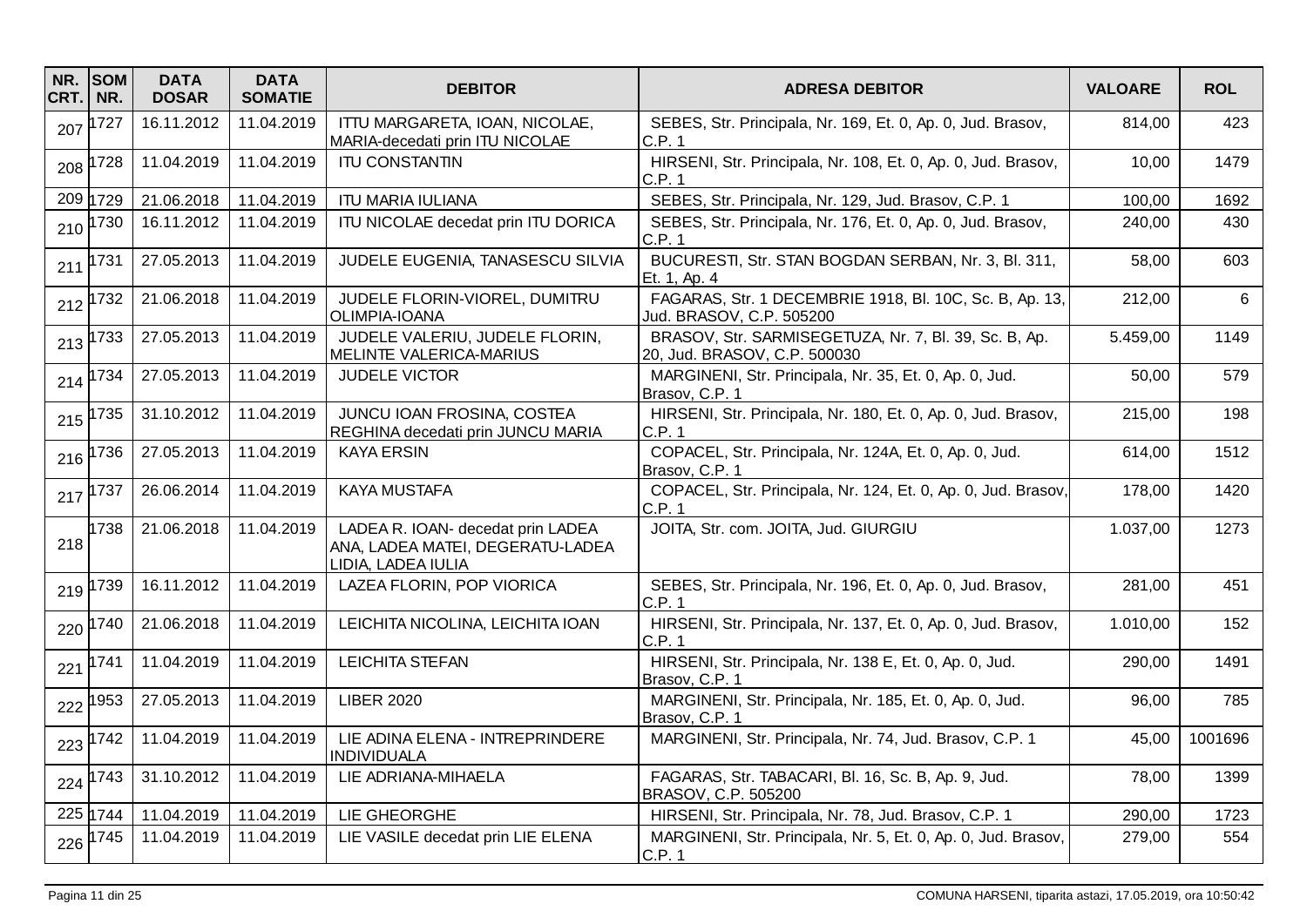| NR.<br>CRT. | <b>SOM</b><br>NR. | <b>DATA</b><br><b>DOSAR</b> | <b>DATA</b><br><b>SOMATIE</b> | <b>DEBITOR</b>                                                           | <b>ADRESA DEBITOR</b>                                                        | <b>VALOARE</b> | <b>ROL</b> |
|-------------|-------------------|-----------------------------|-------------------------------|--------------------------------------------------------------------------|------------------------------------------------------------------------------|----------------|------------|
| 227         | 1746              | 2.07.2014                   | 11.04.2019                    | LIE VICTOR, CORNEA GHEORGHE                                              | MARGINENI, Str. Principala, Nr. 21, Et. 0, Ap. 0, Jud.<br>Brasov, C.P. 1     | 5,00           | 567        |
| 228         | 1747              | 22.10.2018                  | 11.04.2019                    | LUCA IOAN, LUCA SIMONA                                                   | MALINIS, Str. Principala, Nr. 29, Et. 0, Ap. 0, Jud. Brasov,<br>C.P. 1       | 23,00          | 525        |
| 229         | 1748              | 27.05.2013                  | 11.04.2019                    | LUDU MIHAI, LUDU ANDREI                                                  | MARGINENI, Str. Principala, Nr. 221, Et. 0, Ap. 0, Jud.<br>Brasov, C.P. 1    | 914,00         | 705        |
| 230         | 1749              | 2.07.2014                   | 11.04.2019                    | LUDU ZEVEDEI prin TOACSE EUGENIA                                         | FAGARAS, Str. CIMPULUI, Bl. 7, Sc. B, Ap. 5, Jud.<br>BRASOV, C.P. 505200     | 57,00          | 1163       |
| 231         | 1750              | 27.05.2013                  | 11.04.2019                    | <b>LUNGU CONSTANTIN-VIOREL</b>                                           | MALINIS, Str. Principala, Nr. 18, Et. 0, Ap. 0, Jud. Brasov,<br>C.P. 1       | 205,00         | 1500       |
|             | 232 1751          | 27.05.2013                  | 11.04.2019                    | LUNGU FLORIN, LUNGU CAMELIA                                              | MALINIS, Str. Principala, Nr. 4, Et. 0, Ap. 0, Jud. Brasov,<br>C.P.1         | 1.557,00       | 479        |
|             | 233 1752          | 2.07.2014                   | 11.04.2019                    | LUNGU IOAN-fara declaratie ctii!!!                                       | MALINIS, Str. Principala, Nr. 22, Jud. Brasov, C.P. 1                        | 1.495,00       | 1590       |
| 234         | 1753              | 27.05.2013                  | 11.04.2019                    | LUNGU PARASCHIVA                                                         | MALINIS, Str. Principala, Nr. 2, Et. 0, Ap. 0, Jud. Brasov,<br>C.P. 1        | 101,00         | 495        |
| 235         | 1754              | 27.05.2013                  | 11.04.2019                    | LUNGU PIRVU FLORIN                                                       | MALINIS, Str. Principala, Nr. 9????, Et. 0, Ap. 0, Jud.<br>Brasov, C.P. 1    | 80,00          | 1198       |
| 236         | 1755              | 27.05.2013                  | 11.04.2019                    | LUNGU VIOREL fara constructie                                            | MALINIS, Str. Principala, Nr. 41, Et. 0, Ap. 0, Jud. Brasov,<br>C.P.1        | 1,00           | 1230       |
| 237         | 1756              | 16.11.2012                  | 11.04.2019                    | LUP GHEORGHE, LUP VIORICA                                                | SEBES, Str. Principala, Nr. 35, Et. 0, Ap. 0, Jud. Brasov,<br>C.P.1          | 266,00         | 284        |
|             | 238 1757          | 31.10.2012                  | 11.04.2019                    | LUPU IOAN-MOISE                                                          | HIRSENI, Str. Principala, Nr. 202D, Jud. Brasov, C.P. 1                      | 6,00           | 1527       |
| 239         | 1758              | 14.11.2012                  | 11.04.2019                    | LUPU MARIAN-NICOLAE                                                      | COPACEL, Str. Principala, Nr. 32, Et. 0, Ap. 0, Jud. Brasov,<br>C.P. 1       | 90,00          | 1427       |
| 240         | 1759              | 22.10.2018                  | 11.04.2019                    | LUPU NICOLAE, LUPU MARIA-deced                                           | COPACEL, Str. Principala, Nr. 32, Et. 0, Ap. 0, Jud. Brasov,<br>C.P. 1       | 319,00         | 876        |
| 241         | 1760              | 16.11.2012                  | 11.04.2019                    | MACIUCA ION-LAURENTIU,<br><b>CONSTANTIN EMIL</b>                         | BUCURESTI, Str. LIVIU REBREANU, Nr. 6, Bl. B1, Sc. 2,<br>Ap. 85, C.P. 031772 | 44,00          | 526        |
| 242         | 1761              | 27.05.2013                  | 11.04.2019                    | MAGURIANU MARIA, MAGURIANU<br>PETRU, FLORIN, GABRIEALA, ZANFIR<br>ANGELA | MARGINENI, Str. Principala, Nr. 219, Et. 0, Ap. 0, Jud.<br>Brasov, C.P. 1    | 2,00           | 702        |
| 243         | 1762              | 11.04.2019                  | 11.04.2019                    | MANASE GABRIEL- PETRU                                                    | MARGINENI, Str. Principala, Nr. 235, Et. 0, Ap. 0, Jud.<br>Brasov, C.P. 1    | 699,00         | 771        |
| 244         | 1763              | 26.06.2014                  | 11.04.2019                    | MANEA DAVID-IONUT                                                        | COPACEL, Str. Principala, Nr. 106, Et. 0, Ap. 0, Jud. Brasov,<br>C.P. 1      | 102,00         | 1389       |
| 245         | 1764              | 14.11.2012                  | 11.04.2019                    | MANEA IOAN decedat prin MANEA MIHAI-<br><b>IOAN</b>                      | BUCURESTI, Str. ISLAZ, Nr. 14, Jud. SECT.1                                   | 117,00         | 1144       |
|             | 246 1765          | 14.11.2012                  | 11.04.2019                    | MANEA SIMONA, PASERE DANIELA,<br><b>CLOTIA MARIA</b>                     | COPACEL, Str. Principala, Nr. 106, Et. 0, Ap. 0, Jud. Brasov,<br>C.P. 1      | 351,00         | 942        |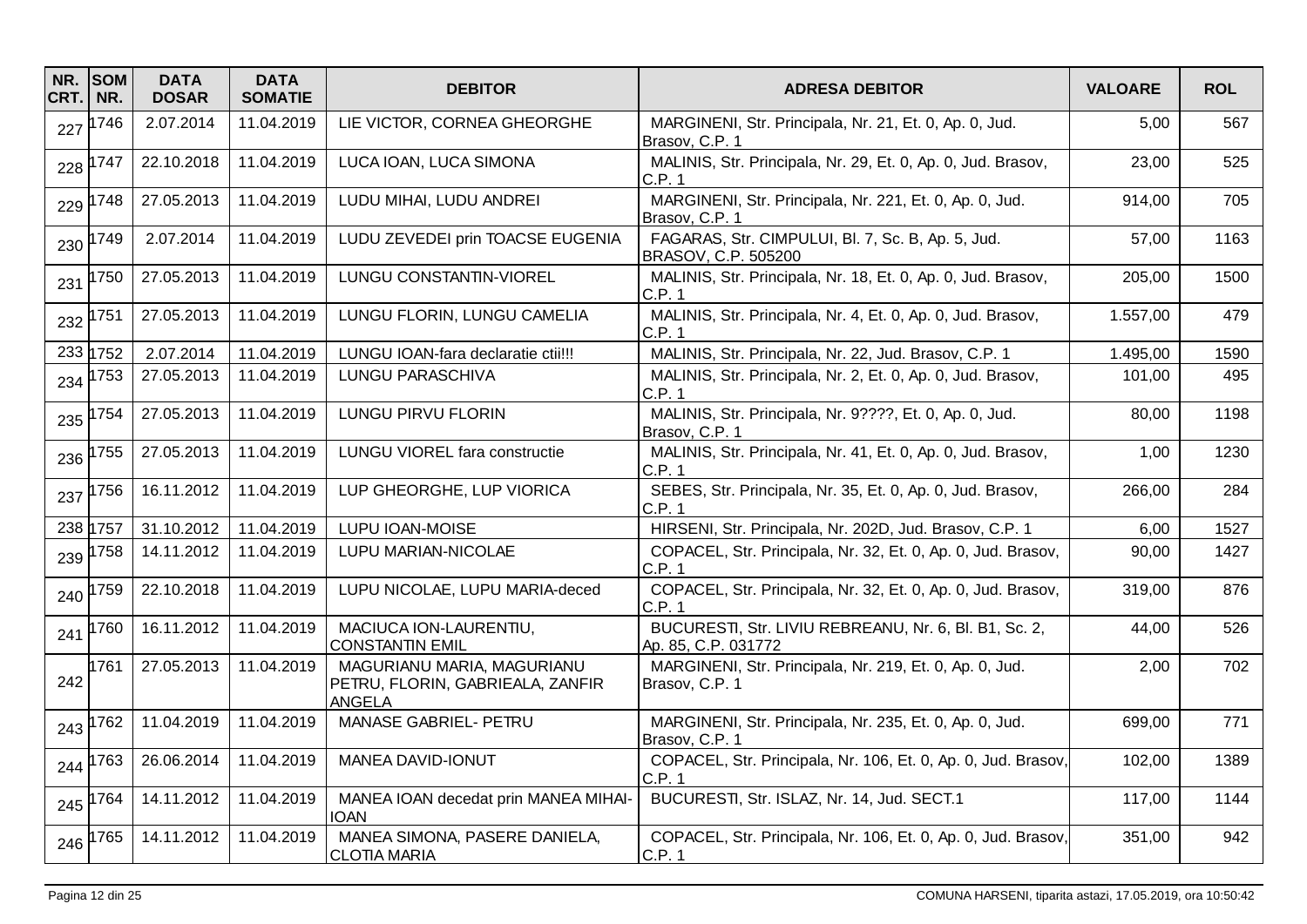| NR.<br>CRT. | <b>SOM</b><br>NR. | <b>DATA</b><br><b>DOSAR</b> | <b>DATA</b><br><b>SOMATIE</b> | <b>DEBITOR</b>                                                                                  | <b>ADRESA DEBITOR</b>                                                    | <b>VALOARE</b> | <b>ROL</b> |
|-------------|-------------------|-----------------------------|-------------------------------|-------------------------------------------------------------------------------------------------|--------------------------------------------------------------------------|----------------|------------|
| 247         | 766               | 11.04.2019                  | 11.04.2019                    | MANTA EUGEN-IOAN-fara act proprietate                                                           | COPACEL, Str. Principala, Nr. 121, Et. 0, Ap. 0, Jud. Brasov,<br>C.P.1   | 60,00          | 956        |
| 248         | 767               | 14.11.2012                  | 11.04.2019                    | <b>MANTA GHEORGHE-IOSIF</b>                                                                     | COPACEL, Str. Principala, Nr. 123, Et. 0, Ap. 0, Jud. Brasov,<br>C.P.1   | 850,00         | 1355       |
| 249         | 768               | 21.06.2018                  | 11.04.2019                    | MANTA IOAN, MANTA VIRGINIA-decedata                                                             | COPACEL, Str. Principala, Nr. 231, Et. 0, Ap. 0, Jud. Brasov,<br>C.P.1   | 1,00           | 1069       |
| 250         | 1769              | 31.10.2012                  | 11.04.2019                    | MARCIU DAN MIHAI, MARCIU MONICA<br>ILEANA                                                       | HIRSENI, Str. Principala, Nr. 121, Et. 0, Ap. 0, Jud. Brasov,<br>C.P.1   | 369,00         | 129        |
| 251         | 1770              | 31.10.2012                  | 11.04.2019                    | <b>MARCIU FLORINEL</b>                                                                          | HIRSENI, Str. Principala, Nr. 139, Et. 0, Ap. 0, Jud. Brasov,<br>C.P. 1  | 294,00         | 156        |
| 252         | 771               | 30.06.2014                  | 11.04.2019                    | MARINESCU LAURA-MIHAELA                                                                         | SEBES, Str. Principala, Nr. 7, Et. 0, Ap. 0, Jud. Brasov, C.P.           | 500,00         | 1474       |
| 253         | 772               | 16.11.2012                  | 11.04.2019                    | <b>MARTON MIRCEA</b>                                                                            | FAGARAS, Str. V ALECSANDRI, Bl. 8, Sc. A, Ap. 10, Jud.<br><b>BRASOV</b>  | 1.998,00       | 1125       |
| 254         | 1773              | 16.11.2012                  | 11.04.2019                    | <b>MESAROS COSTEL</b>                                                                           | SEBES, Str. Principala, Nr. 43, Et. 0, Ap. 0, Jud. Brasov,<br>C.P. 1     | 200,00         | 444        |
| 255         | 1774              | 30.06.2014                  | 11.04.2019                    | MESAROS GEORGETA, MESAROS<br>MIHAIL-CORNEL, VALENTIN,<br>RADU-VALERIU, LORENZ<br>CORNELIA-MARIA | SEBES, Nr. 30, Jud. BRASOV                                               | 95,00          | 278        |
| 256         | 1775              | 16.11.2012                  | 11.04.2019                    | MESAROS GEORGETA, MESAROS<br>MIHAIL-CORNEL, VALENTIN,<br>RADU-VALERIU, LORENZ<br>CORNELIA-MARIA | SEBES, Str. Principala, Nr. 30, Et. 0, Ap. 0, Jud. Brasov,<br>C.P. 1     | 671,00         | 279        |
| 257         | 1776              | 27.05.2013                  | 11.04.2019                    | <b>MESAROS IOAN PRIN MESAROS</b><br><b>IOAN-CALIN</b>                                           | SEBES, Str. Principala, Nr. 116, Et. 0, Ap. 0, Jud. Brasov,<br>C.P.1     | 207,00         | 372        |
| 258         | 777               | 16.11.2012                  | 11.04.2019                    | MESAROS RADU-VALERIU- se va muta la<br>279                                                      | SEBES, Str. Principala, Nr. 30, Et. 0, Ap. 0, Jud. Brasov,<br>C.P. 1     | 520,00         | 1360       |
| 259         | 778               | 14.11.2012                  | 11.04.2019                    | MICU DAN C-TIN                                                                                  | COPACEL, Str. Principala, Nr. 123C, Et. 0, Ap. 0, Jud.<br>Brasov, C.P. 1 | 164,00         | 1117       |
|             | 260 1779          | 31.10.2012                  | 11.04.2019                    | MIHU IOAN -SCUTER FARA NR !!!                                                                   | HIRSENI, Str. Principala, Nr. 158, Jud. Brasov, C.P. 1                   | 498,00         | 1551       |
| 261         | 1780              | 31.10.2012                  | 11.04.2019                    | <b>MIHU MARIA</b>                                                                               | HIRSENI, Str. Principala, Nr. 158, Et. 0, Ap. 0, Jud. Brasov,<br>C.P. 1  | 369,00         | 176        |
| 262         | 1781              | 11.04.2019                  | 11.04.2019                    | MOCANU GHEORGHE-decedat prin<br>COMAROMI GHEORGHE si VIOREL-nu are C.P. 1<br>СF                 | SEBES, Str. Principala, Nr. 120, Et. 0, Ap. 0, Jud. Brasov,              | 75,00          | 375        |
|             | 263 1782          | 11.04.2019                  | 11.04.2019                    | MOGA ALEXANDRU                                                                                  | HIRSENI, Nr. 142, Jud. Brasov, C.P. 1                                    | 290,00         | 1625       |
| 264         | 783               | 11.04.2019                  | 11.04.2019                    | MOGA SILVIA, MOGA VASILE                                                                        | COPACEL, Str. Principala, Nr. 250, Et. 0, Ap. 0, Jud. Brasov,<br>C.P. 1  | 700,00         | 1084       |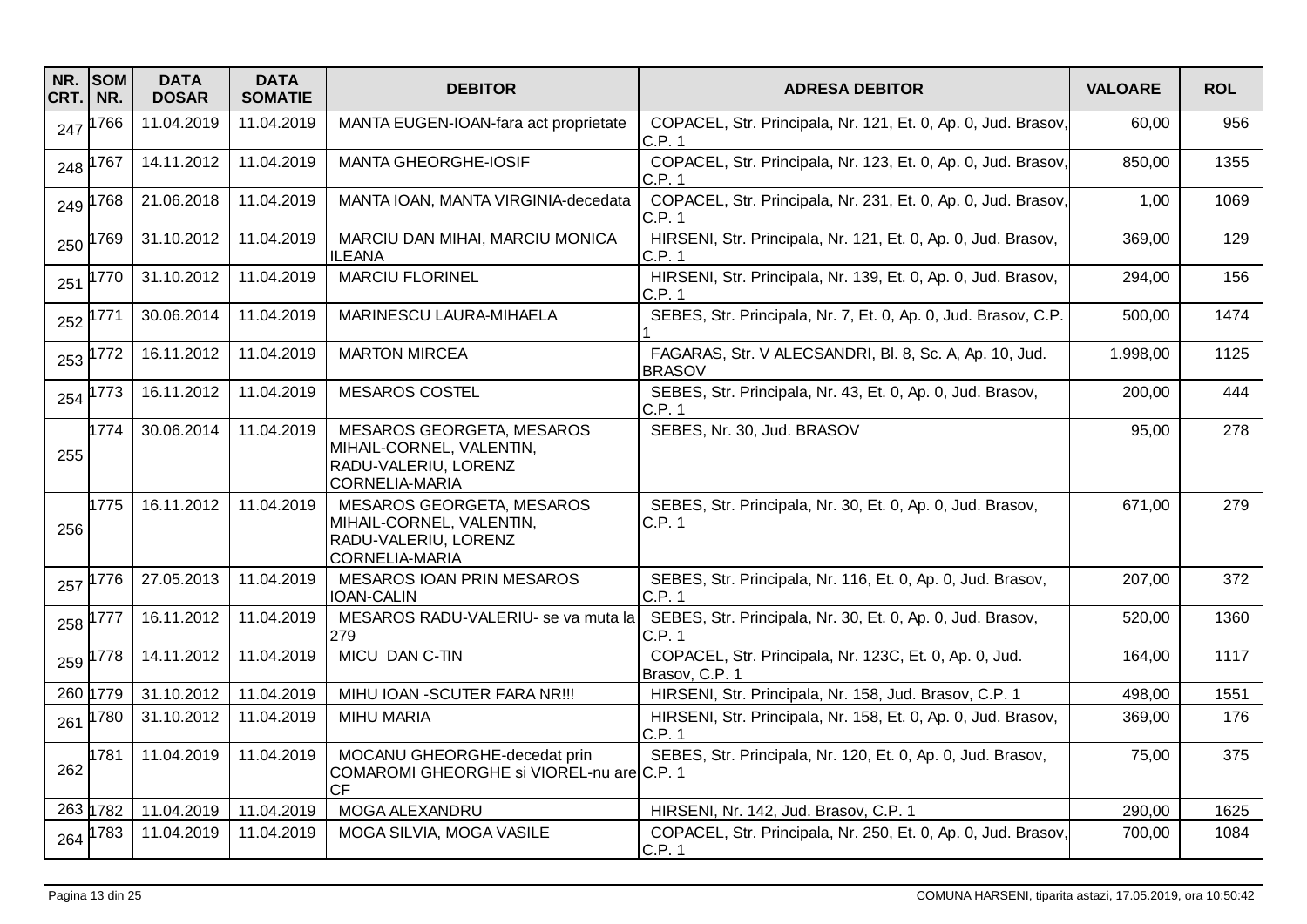| NR.<br>CRT. | <b>SOM</b><br>NR. | <b>DATA</b><br><b>DOSAR</b> | <b>DATA</b><br><b>SOMATIE</b> | <b>DEBITOR</b>                                       | <b>ADRESA DEBITOR</b>                                                     | <b>VALOARE</b> | <b>ROL</b> |
|-------------|-------------------|-----------------------------|-------------------------------|------------------------------------------------------|---------------------------------------------------------------------------|----------------|------------|
| 265         | 1784              | 31.10.2012                  | 11.04.2019                    | MOGA STEFAN, MOGA<br>VICTORIA-decedata               | HIRSENI, Str. Principala, Nr. 99, Et. 0, Ap. 0, Jud. Brasov,<br>C.P. 1    | 1.716,00       | 102        |
|             | 266 1785          | 16.11.2012                  | 11.04.2019                    | MOISA IONUT-VALERIU                                  | SEBES, Nr. 110, Et. 0, Ap. 0, Jud. Brasov                                 | 67,00          | 1443       |
| 267         | 1786              | 15.06.2017                  | 11.04.2019                    | MOLDOVAN ADRIAN                                      | MARGINENI, Str. Principala, Nr. 259, Et. 0, Ap. 0, Jud.<br>Brasov, C.P. 1 | 4,00           | 768        |
| 268         | 1787              | 16.11.2012                  | 11.04.2019                    | MOLDOVAN GHEORGHE                                    | SEBES, Str. Principala, Nr. 32, Et. 0, Ap. 0, Jud. Brasov,<br>C.P. 1      | 28,00          | 1249       |
| 269         | 1788              | 16.11.2012                  | 11.04.2019                    | MONTSCH ELENA-SIMONA                                 | FAGARAS, Str. TABACARI, Bl. 11, Sc. B, Ap. 4, Jud.<br>BRASOV, C.P. 505200 | 11,00          | 1244       |
| 270         | 1789              | 27.05.2013                  | 11.04.2019                    | MONTSCH WILHELM, MONTSCH<br><b>VIORICA</b>           | FAGARAS, Str. CAMPULUI, Bl. 2, Sc. D, Ap. 5, Jud.<br>BRASOV, C.P. 505200  | 9,00           | 799        |
| 271         | 1790              | 16.11.2012                  | 11.04.2019                    | MOTOC ALEXANDRU, CLONT<br>LUCIAN-IOAN                | FAGARAS, Str. NICOLAE BALCESCU, Nr. 12A, Jud.<br>BRASOV, C.P. 505200      | 19,00          | 1368       |
| 272         | 1791              | 14.11.2012                  | 11.04.2019                    | MOTOC COSMIN                                         | COPACEL, Str. Principala, Nr. 141, Et. 0, Ap. 0, Jud. Brasov,<br>C.P.1    | 30,00          | 1415       |
| 273         | 1792              | 14.11.2012                  | 11.04.2019                    | <b>MUCICA DORIN</b>                                  | COPACEL, Str. Principala, Nr. 5, Et. 0, Ap. 0, Jud. Brasov,<br>C.P. 1     | 1.410,00       | 855        |
| 274         | 1793              | 3.10.2016                   | 11.04.2019                    | MUNTEAN DUMITRU-CATALIN,<br><b>GRANCEA NICOLETA</b>  | MALINIS, Str. Principala, Nr. 28, Et. 0, Ap. 0, Jud. Brasov,<br>C.P.1     | 143,00         | 1506       |
|             | 275 1794          | 11.04.2019                  | 11.04.2019                    | <b>MUNTEAN ELENA</b>                                 | MARGINENI, Str. Principala, Nr. 193, Jud. Brasov, C.P. 1                  | 500,00         | 1725       |
| 276         | 1795              | 11.04.2019                  | 11.04.2019                    | MUNTEAN GHEORGHE-decedat prin<br><b>MUNTEAN IOAN</b> | MARGINENI, Str. Principala, Nr. 193, Et. 0, Ap. 0, Jud.<br>Brasov, C.P. 1 | 2.556,00       | 693        |
| 277         | 1796              | 27.05.2013                  | 11.04.2019                    | <b>MUNTEAN IOAN</b>                                  | MARGINENI, Str. Principala, Nr. 193, Et. 0, Ap. 0, Jud.<br>Brasov, C.P. 1 | 2.697,00       | 692        |
| 278         | 1797              | 27.05.2013                  | 11.04.2019                    | MUNTEAN IONEL-SORIN                                  | MALINIS, Str. Principala, Nr. 42, Et. 0, Ap. 0, Jud. Brasov,<br>C.P.1     | 1.583,00       | 1445       |
| 279         | 798               | 27.05.2013                  | 11.04.2019                    | MUNTEAN ION-IULIAN                                   | MARGINENI, Str. Principala, Nr. 193, Et. 0, Ap. 0, Jud.<br>Brasov, C.P. 1 | 1.600,00       | 1358       |
|             | 280 1799          | 2.07.2014                   | 11.04.2019                    | MUNTEAN LAURA-ALICE                                  | MARGINENI, Nr. 193, Jud. Brasov                                           | 75,00          | 1601       |
| 281         | 1800              | 11.04.2019                  | 11.04.2019                    | MUNTEAN NICOLAE, MUNTEAN FELICIA                     | MALINIS, Str. Principala, Nr. 42, Jud. Brasov, C.P. 1                     | 85,00          | 1628       |
|             | 282 1801          | 16.11.2012                  | 11.04.2019                    | MUNTEAN OVIDIU                                       | SEBES, Str. Principala, Nr. 188, Et. 0, Ap. 0, Jud. Brasov,<br>C.P.1      | 419,00         | 443        |
| 283         | 1802              | 27.05.2013                  | 11.04.2019                    | MUNTEAN VASILE, MUNTEAN MARIA                        | MALINIS, Str. Principala, Nr. 30, Et. 0, Ap. 0, Jud. Brasov,<br>C.P. 1    | 267,00         | 1283       |
|             | 284 1803          | 27.05.2013                  | 11.04.2019                    | MUNTEANU DUMITRU, MUNTEANU<br><b>ILEANA</b>          | MALINIS, Str. Principala, Nr. 33, Et. 0, Ap. 0, Jud. Brasov,<br>C.P.1     | 40,00          | 483        |
|             | 285 1804          | 11.04.2019                  | 11.04.2019                    | MUNTEANU IOAN DUMITRU-<br>INTREPRINDERE INDIVIDUALA  | HIRSENI, Str. Principala, Nr. 153, Et. 0, Ap. 0, Jud. Brasov,<br>C.P. 1   | 28,00          | 1001534    |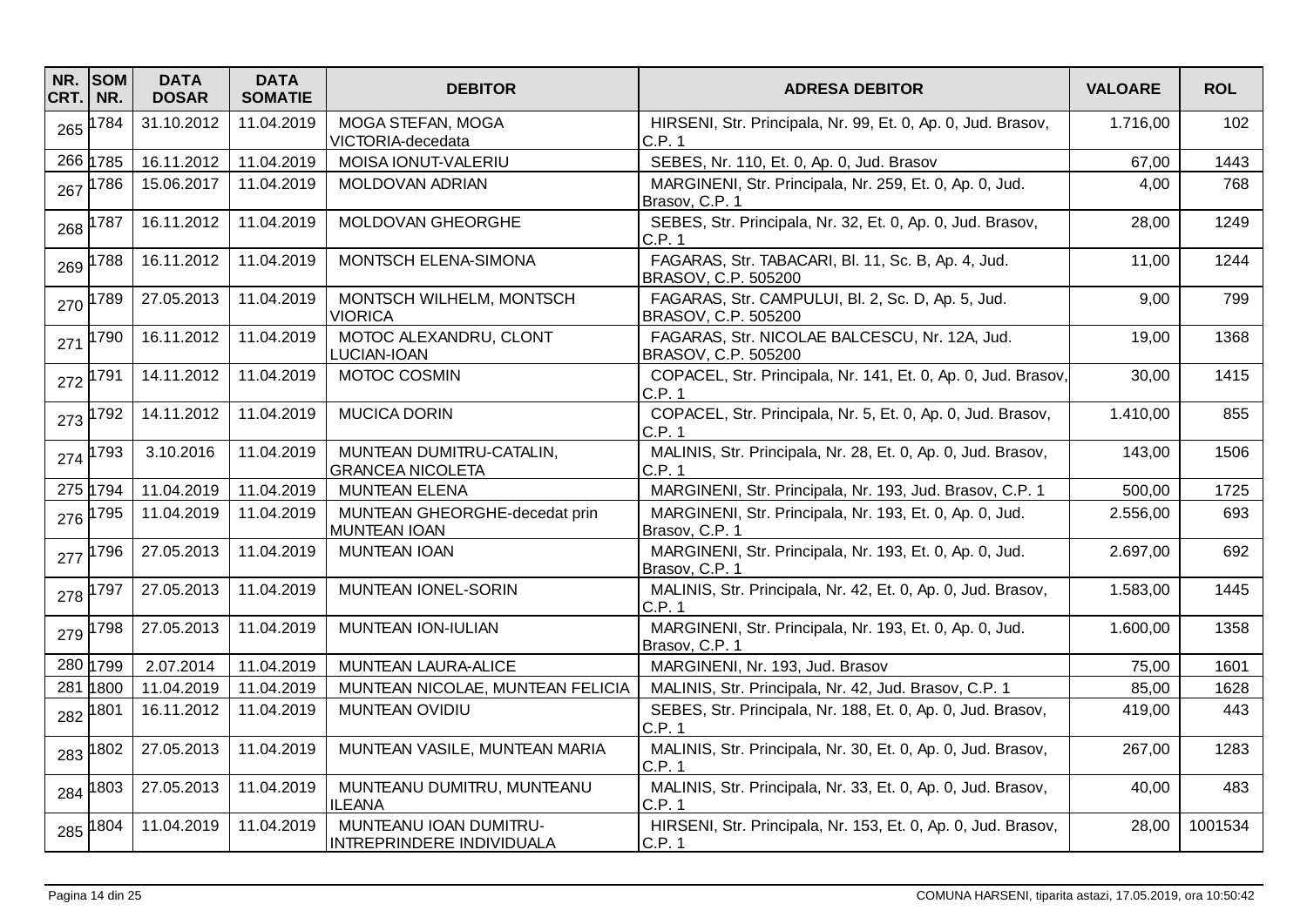| NR.<br>CRT. | <b>SOM</b><br>NR. | <b>DATA</b><br><b>DOSAR</b> | <b>DATA</b><br><b>SOMATIE</b> | <b>DEBITOR</b>                                                            | <b>ADRESA DEBITOR</b>                                                         | <b>VALOARE</b> | <b>ROL</b> |
|-------------|-------------------|-----------------------------|-------------------------------|---------------------------------------------------------------------------|-------------------------------------------------------------------------------|----------------|------------|
| 286         | 1805              | 30.06.2014                  | 11.04.2019                    | <b>MUNTEANU MARIA</b>                                                     | SEBES, Str. Principala, Nr. 22, Et. 0, Ap. 0, Jud. Brasov,<br>C.P. 1          | 19,00          | 1248       |
| 287         | 1806              | 14.11.2012                  | 11.04.2019                    | NAFTANAILA CONSTANTIN,<br><b>NAFTANAILA STELA</b>                         | COPACEL, Str. Principala, Nr. 122, Et. 0, Ap. 0, Jud. Brasov,<br>C.P. 1       | 61,00          | 957        |
|             | 288 1807          | 27.05.2013                  | 11.04.2019                    | NAFTANAILA CONSTANTIN-PETRE                                               | COPACEL, Str. Principala, Nr. 122, Et. 0, Ap. 0, Jud. Brasov,<br>C.P. 1       | 340,00         | 1515       |
| 289         | 1808              | 14.11.2012                  | 11.04.2019                    | NAFTANAILA NICUSOR                                                        | COPACEL, Str. Principala, Nr. 122, Et. 0, Ap. 0, Jud. Brasov,<br>C.P. 1       | 495,00         | 1432       |
| 290         | 1809              | 11.04.2019                  | 11.04.2019                    | NEAMTU NICOLAE decedat prin MAILAT<br><b>MARIA</b>                        | SEBES, Nr. 73, Jud. BRASOV, C.P. 507094                                       | 10,00          | 1140       |
| 291         | 1810              | 14.11.2012                  | 11.04.2019                    | <b>NEGRILA ROZICA</b>                                                     | MARGINENI, Str. Principala, Nr. 222, Et. 0, Ap. 0, Jud.<br>Brasov, C.P. 1     | 276,00         | 949        |
|             | 292 1811          | 2.07.2014                   | 11.04.2019                    | NOTAR CONSTANTIN-IONUT                                                    | MALINIS, Str. Principala, Nr. 17, Et. 0, Ap. 0, Jud. Brasov,<br>C.P. 1        | 2.148,00       | 1229       |
| 293         | 1812              | 11.04.2019                  | 11.04.2019                    | ONESCU ANDREI, MUNTEAN<br>ILIE-decedat, STANESCU<br>OCTAVIAN-decedat      | FAGARAS, Str. MIHAI EMINESCU, Nr. 20, Jud. BRASOV,<br>C.P.505200              | 4,00           | 433        |
| 294         | 1813              | 26.06.2014                  | 11.04.2019                    | <b>ORBAN MARIOARA</b>                                                     | COPACEL, Str. Principala, Nr. 145, Et. 0, Ap. 0, Jud. Brasov,<br>C.P. 1       | 1.000,00       | 981        |
| 295         | 1814              | 16.11.2012                  | 11.04.2019                    | ORLANDEA IOAN                                                             | SEBES, Str. Principala, Nr. 130, Et. 0, Ap. 0, Jud. Brasov,<br>C.P.1          | 408,00         | 384        |
| 296         | 1815              | 11.04.2019                  | 11.04.2019                    | ORLANDEA LUCIAN-MARIUS                                                    | SEBES, Str. Principala, Nr. 56, Et. 0, Ap. 0, Jud. Brasov,<br>C.P.1           | 3.463,00       | 1260       |
|             | 297 1816          | 27.05.2013                  | 11.04.2019                    | PACURAR MARCEL                                                            | MALINIS, Str. Principala, Nr. 21, Et. 0, Ap. 0, Jud. Brasov,<br>C.P.1         | 8.558,00       | 1507       |
|             | 298 1817          | 27.05.2013                  | 11.04.2019                    | PACURAR VIOREL, PACURAR<br>SIMONA-MARIA                                   | MALINIS, Str. Principala, Nr. 24, Et. 0, Ap. 0, Jud. Brasov,<br>C.P. 1        | 1.045,00       | 519        |
| 299         | 1818              | 21.06.2018                  | 11.04.2019                    | PADURE IONEL                                                              | COPACEL, Str. Principala, Nr. 1A, Et. 0, Ap. 0, Jud. Brasov,<br>C.P. 1        | 10,00          | 249        |
| 300         | 1819              | 11.04.2019                  | 11.04.2019                    | PANDREA BUJOR-SEVERUS                                                     | BUCURESTI, Str. 9 MAI, Nr. 8, Bl. 11B, Sc. A, Ap. 62, Jud.<br><b>SECTOR 6</b> | 6,00           | 629        |
| 301         | 1820              | 27.05.2013                  | 11.04.2019                    | PANDREA CORNELIU-DAN                                                      | ORASENI-DEAL, Ap. 17, Jud. BOTOSANI                                           | 11,00          | 644        |
|             | 302 1821          | 2.07.2014                   | 11.04.2019                    | PANDREA EMILIA, CAROLINA,<br>IOAN-VALERIU, ANGHELESCU CRISTINA            | MARGINENI, Str. Principala, Nr. FN, Et. 0, Ap. 0, Jud.<br>Brasov, C.P. 1      | 6,00           | 678        |
| 303         | 1822              | 21.06.2018                  | 11.04.2019                    | PANDREA GHE-dec. prin BOIER ELENA<br>2590605082410                        | FAGARAS, Str. EPRUBETEI, Nr. 21A, Jud. BRASOV, C.P.<br>505200                 | 319,00         | 177        |
| 304         | 1823              | 26.09.2016                  | 11.04.2019                    | PANDREA MARIA, BONDREA DANIELA<br>SIMONA, PANDREA CLAUDIU,<br>ALINA-IOANA | FAGARAS, Str. TABACARI, Bl. 23, Sc. B, Ap. 2, Jud.<br>BRASOV, C.P. 505200     | 119,00         | 1217       |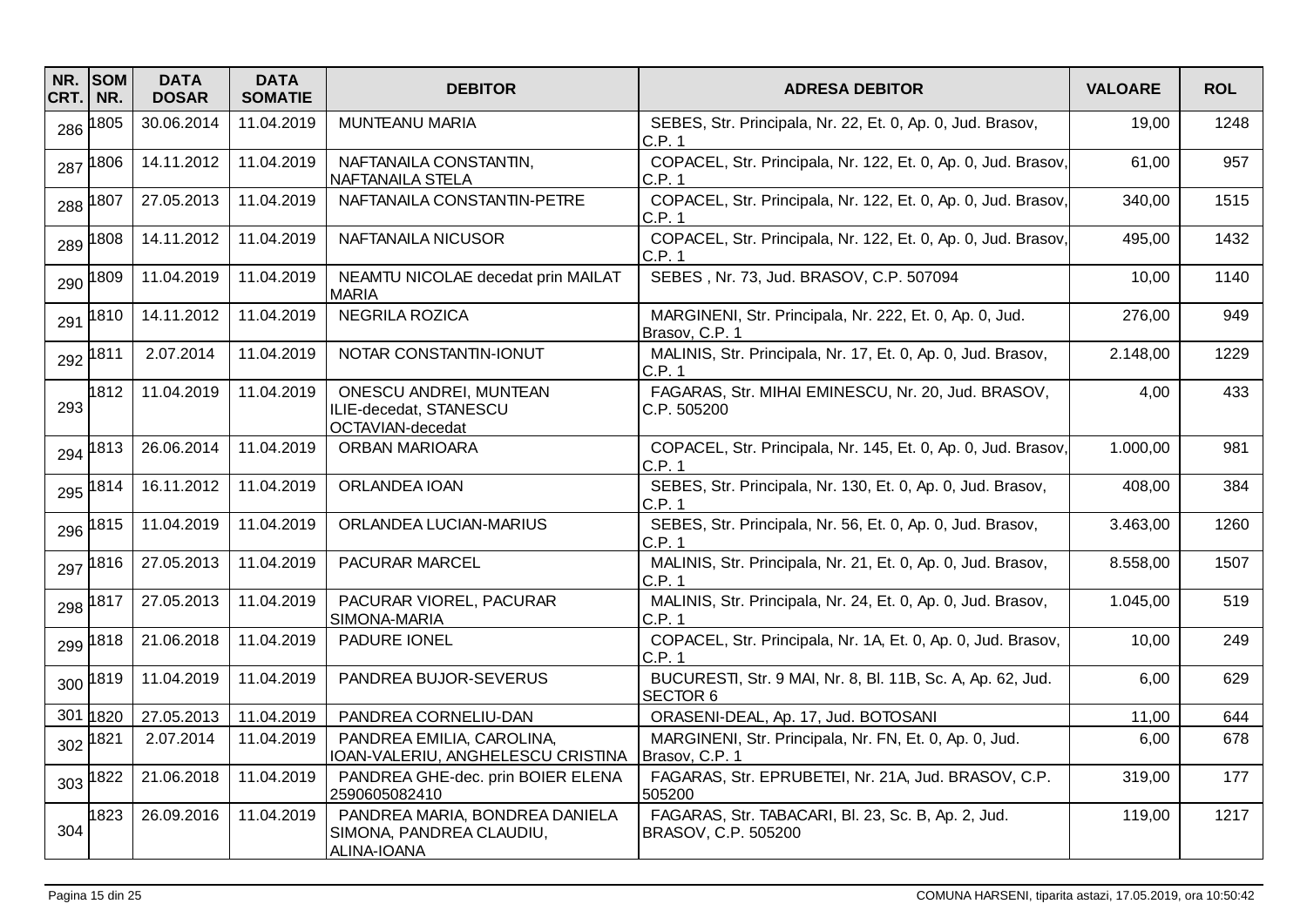| NR.<br>CRT. | <b>SOM</b><br>NR. | <b>DATA</b><br><b>DOSAR</b> | <b>DATA</b><br><b>SOMATIE</b> | <b>DEBITOR</b>                                                                   | <b>ADRESA DEBITOR</b>                                                                   | <b>VALOARE</b> | <b>ROL</b> |
|-------------|-------------------|-----------------------------|-------------------------------|----------------------------------------------------------------------------------|-----------------------------------------------------------------------------------------|----------------|------------|
| 305         | 1824              | 27.05.2013                  | 11.04.2019                    | PANDREA VIOREL                                                                   | MARGINENI, Str. Principala, Nr. 229, Et. 0, Ap. 0, Jud.<br>Brasov, C.P. 1               | 3.764,00       | 715        |
| 306         | 1825              | 27.05.2013                  | 11.04.2019                    | PANDREA VIORICA, COCAN CORNEL,<br>ROGOZEA VALERIA, COCAN DTRU,<br>COCAN IOAN-dec | MARGINENI, Str. Principala, Nr. 1, Et. 0, Ap. 0, Jud. Brasov,<br>C.P. 1                 | 539,00         | 754        |
| 307         | 1826              | 1.11.2016                   | 11.04.2019                    | PAROHIA ROMANA UNITA CU ROMA<br><b>COPACEL</b>                                   | COPACEL, Str. Principala, Nr. 186, Jud. Brasov, C.P. 1                                  | 500,00         | 1001651    |
| 308         | 1827              | 21.06.2018                  | 11.04.2019                    | PASARE VALENTIN CONSTANTIN,<br>PASARE ALEXANDRA                                  | HARSENI, Nr. 137B, Jud. BRASOV, C.P. 507090                                             | 198,00         | 1627       |
| 309         | 1828              | 10.06.2014                  | 11.04.2019                    | PASCA ANA                                                                        | HIRSENI, Str. Principala, Nr. 101, Et. 0, Ap. 0, Jud. Brasov,<br>C.P. 1                 | 96,00          | 105        |
| 310         | 1829              | 11.04.2019                  | 11.04.2019                    | PAVEL ELENA prin NEDELCU<br>DOINA-MARIANA                                        | FAGARAS, Str. T.VLADMIRESCU, Bl. 8, Sc. A, Ap. 9, Jud.<br>BRASOV, C.P. 505200           | 1,00           | 868        |
| 311         | 1830              | 16.11.2012                  | 11.04.2019                    | PETRUSE GHEORGHE                                                                 | SEBES, Str. Principala, Nr. 179, Et. 0, Ap. 0, Jud. Brasov,<br>C.P. 1                   | 10,00          | 1361       |
|             | 312 1831          | 30.06.2014                  | 11.04.2019                    | <b>PICA MARIA</b>                                                                | FAGARAS, Str. TABACARI, Bl. 16, Sc. A, Ap. 10, Jud.<br><b>BRASOV</b>                    | 86,00          | 351        |
| 313         | 1832              | 12.02.2014                  | 11.04.2019                    | PIRAU COSTEL-GHEORGHE                                                            | HIRSENI, Str. Principala, Nr. 61, Et. 0, Ap. 0, Jud. Brasov,<br>C.P.1                   | 20,00          | 65         |
| 314         | 1833              | 21.06.2018                  | 11.04.2019                    | PIRVU CONSTANTIN, PIRVU FLORICA                                                  | MARGINENI, Str. Principala, Nr. 12A, Et. 0, Ap. 0, Jud.<br>Brasov, C.P. 1               | 63,00          | 1208       |
| 315         | 1834              | 2.07.2014                   | 11.04.2019                    | PIRVU CONSTANTIN, PIRVU FLORICA                                                  | MARGINENI, Str. Principala, Nr. 12, Et. 0, Ap. 0, Jud.<br>Brasov, C.P. 1                | 279,00         | 559        |
| 316         | 835               | 30.09.2016                  | 11.04.2019                    | PIRVU CONSTANTIN, PIRVU FLORICA                                                  | MARGINENI, Str. Principala, Nr. 12B, Et. 0, Ap. 0, Jud.<br>Brasov, C.P. 1               | 52,00          | 1453       |
| 317         | 1836              | 16.11.2012                  | 11.04.2019                    | PIRVU MARCEL                                                                     | FAGARAS, Str. PRUNULUI, Nr. 10, Jud. BRASOV, C.P.<br>505200                             | 10,00          | 1199       |
| 318         | 1837              | 30.06.2014                  | 11.04.2019                    | PIRVU MARIA                                                                      | SEBES, Str. Principala, Nr. 99A, Et. 0, Ap. 0, Jud. Brasov,<br>C.P.1                    | 124,00         | 353        |
|             | 319 1838          | 22.10.2018                  | 11.04.2019                    | PIRVU NICOLAE                                                                    | SEBES, Nr. 99, Et. 0, Ap. 0, Jud. Brasov                                                | 40,00          | 1419       |
|             | 320 1839          | 30.06.2014                  | 11.04.2019                    | PIRVU VALENTIN                                                                   | SEBES, Nr. 99, Et. 0, Ap. 0, Jud. Brasov, C.P. 1                                        | 251,00         | 1416       |
| 321         | 1840              | 27.05.2013                  | 11.04.2019                    | POMANA DAN-NELU, POMANA<br>CAMELIA-GABRIELA                                      | BUCURESTI SECTOR 3, Str. BURDUJENI, Nr. 7, Bl. B2,<br>Sc. B, Et. 4, Ap. 62, C.P. 032727 | 5,00           | 560        |
| 322         | 1841              | 27.05.2013                  | 11.04.2019                    | POP FLORIAN-ADRIAN                                                               | FAGARAS, Str. 1 DECEMBRIE 1918, Bl. 12E, Sc. A, Ap. 8,<br>Jud. BRASOV, C.P. 505200      | 436,00         | 1177       |
| 323         | 1842              | 16.11.2012                  | 11.04.2019                    | POP I. IOAN                                                                      | SEBES, Str. Principala, Nr. 195, Et. 0, Ap. 0, Jud. Brasov,<br>C.P.1                    | 10,00          | 450        |
|             | 324 1843          | 26.06.2014                  | 11.04.2019                    | POP MARIAN, POP MARIA                                                            | COPACEL, Str. Principala, Nr. 222, Et. 0, Ap. 0, Jud. Brasov,<br>C.P. 1                 | 2,00           | 1061       |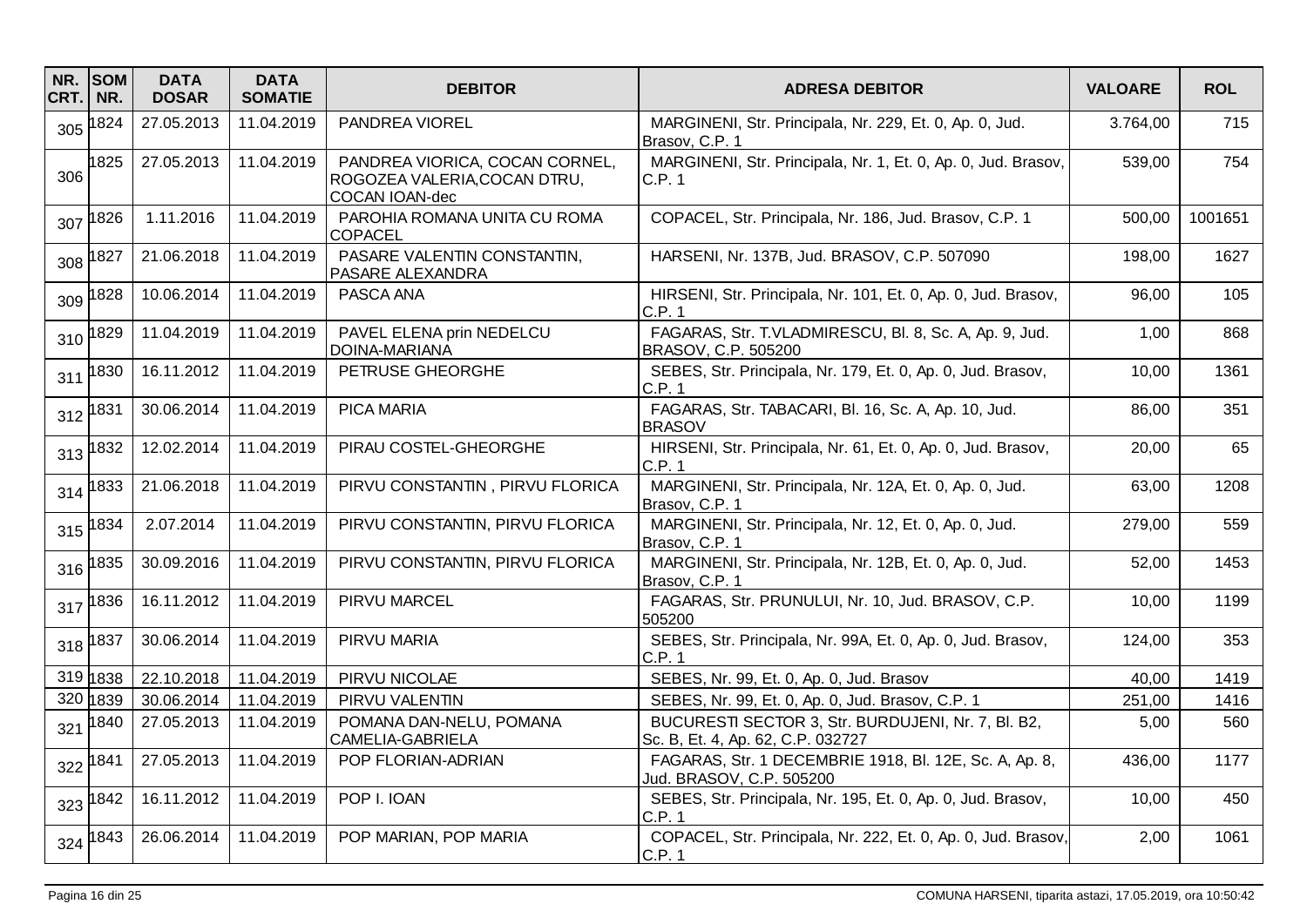| NR.<br>CRT. | <b>SOM</b><br>NR. | <b>DATA</b><br><b>DOSAR</b> | <b>DATA</b><br><b>SOMATIE</b> | <b>DEBITOR</b>                                                       | <b>ADRESA DEBITOR</b>                                                         | <b>VALOARE</b> | <b>ROL</b> |
|-------------|-------------------|-----------------------------|-------------------------------|----------------------------------------------------------------------|-------------------------------------------------------------------------------|----------------|------------|
| 325         | 1844              | 30.06.2014                  | 11.04.2019                    | <b>POP MARIUS</b>                                                    | SEBES, Str. Principala, Nr. 81A, Et. 0, Ap. 0, Jud. Brasov,<br>C.P.1          | 262,00         | 328        |
| 326         | 1845              | 31.10.2012                  | 11.04.2019                    | POP MIRCEA-deced, BOGDAN ADRIANA<br>LUCIA prin TAFLAN BOGDAN CLAUDIU | FAGARAS, Str. ARON PUMNUL, Nr. 12, Jud. BRASOV,<br>C.P. 505200                | 147,00         | 228        |
| 327         | 1846              | 27.05.2013                  | 11.04.2019                    | POPA OVIDIU si NATALIA - decedati prin<br><b>BLENDEA AURELIA</b>     | FAGARAS, Str. 13 DECEMBRIE, Bl. C100, Ap. 7, Jud.<br>BRASOV, C.P. 505200      | 3.297,00       | 1150       |
| 328         | 1847              | 27.05.2013                  | 11.04.2019                    | POPISTAN IOAN                                                        | MARGINENI, Str. Principala, Nr. 29, Et. 0, Ap. 0, Jud.<br>Brasov, C.P. 1      | 3.387,00       | 573        |
| 329         | 1848              | 27.05.2013                  | 11.04.2019                    | PUIA LIVIU                                                           | SEBES, Str. Principala, Nr. 146, Et. 0, Ap. 0, Jud. Brasov,<br>C.P. 1         | 1.908,00       | 402        |
| 330         | 1849              | 31.10.2012                  | 11.04.2019                    | PUIA MARGARETA-deced prin TOGAN M,<br>PUIA V., PUIA D                | HARSENI, Nr. 138D                                                             | 284,00         | 124        |
| 331         | 1850              | 31.10.2012                  | 11.04.2019                    | PUIA MARIA prin CRISTEA<br>AURELIAN-IOAN                             | HIRSENI, Str. Principala, Nr. 24, Et. 0, Ap. 0, Jud. Brasov,<br>C.P. 1        | 38,00          | 1127       |
|             | 332 1851          | 11.04.2019                  | 11.04.2019                    | PUSCASU AUREL                                                        | HIRSENI, Str. Principala, Nr. 202, Jud. Brasov, C.P. 1                        | 200,00         | 1743       |
| 333         | 1852              | 11.04.2019                  | 11.04.2019                    | PUSCASU PAUL                                                         | HIRSENI, Str. Principala, Nr. 202, Et. 0, Ap. 0, Jud. Brasov,<br>C.P.1        | 6,00           | 1440       |
| 334         | 1853              | 11.04.2019                  | 11.04.2019                    | RACHERIU GHEORGHE, RACHERIU<br><b>VIORICA</b>                        | SEBES, Str. Principala, Nr. 162, Et. 0, Ap. 0, Jud. Brasov,<br>C.P. 1         | 20,00          | 417        |
| 335         | 1854              | 27.05.2013                  | 11.04.2019                    | RACOTEA GHEORGHE                                                     | MALINIS, Str. Principala, Nr. 32, Et. 0, Ap. 0, Jud. Brasov,<br>C.P. 1        | 244,00         | 480        |
| 336         | 1855              | 2.07.2014                   | 11.04.2019                    | RACOTEA GHEORGHE                                                     | MALINIS, Str. Principala, Nr. 32, Et. 0, Ap. 0, Jud. Brasov,<br>C.P. 1        | 500,00         | 1513       |
| 337         | 1856              | 27.05.2013                  | 11.04.2019                    | RACOTEA MARGARETA                                                    | MALINIS, Str. Principala, Nr. 32, Et. 0, Ap. 0, Jud. Brasov,<br>C.P. 1        | 2.400,00       | 1180       |
| 338         | 1857              | 27.05.2013                  | 11.04.2019                    | RACOTIA VALERIU, RACOTIA GEANINA                                     | SEBES, Str. Principala, Nr. 96H, Et. 0, Ap. 0, Jud. Brasov,<br>C.P. 1         | 88,00          | 501        |
| 339         | 1858              | 31.10.2012                  | 11.04.2019                    | RADULET AUREL-ILIE                                                   | HIRSENI, Str. Principala, Nr. 194, Et. 0, Ap. 0, Jud. Brasov,<br>C.P.1        | 857,00         | 1300       |
| 340         | 1859              | 31.10.2012                  | 11.04.2019                    | RADULET IOAN prin CRISTEA<br>GEORGETA-SANDA                          | FAGARAS, Str. 13 DECEMBRIE, Nr. 11, Jud. BRASOV,<br>C.P. 505200               | 166,00         | 1134       |
| 341         | 1860              | 2.07.2014                   | 11.04.2019                    | <b>RAITA IOAN</b>                                                    | FAGARAS, Str. B-DUL UNIRII, Bl. 9, Sc. A, Ap. 17, Jud.<br>BRASOV, C.P. 505200 | 108,00         | 1455       |
|             | 342 1861          | 31.10.2012                  | 11.04.2019                    | RANEA GHEORGHE-decedat prin PUIA<br><b>GHEORGHE</b>                  | CRISCIOR, Str. ZARANDULUI, Nr. 54, Jud. HUNEDOARA                             | 253,00         | 1237       |
| 343         | 1862              | 10.06.2014                  | 11.04.2019                    | RANEA ILIE, OLIMPIA-dec. prin MARCIU<br>MIHAELA si SCUMPU GABRIELA   | HARSENI, Nr. 139, Ap. 6, Jud. BRASOV                                          | 1.499,00       | 33         |
|             | 344 1863          | 27.05.2013                  | 11.04.2019                    | RASVAN IUSTIN, RASVAN MARIA                                          | MALINIS, Str. Principala, Nr. 12, Et. 0, Ap. 0, Jud. Brasov,<br>C.P. 1        | 424,00         | 493        |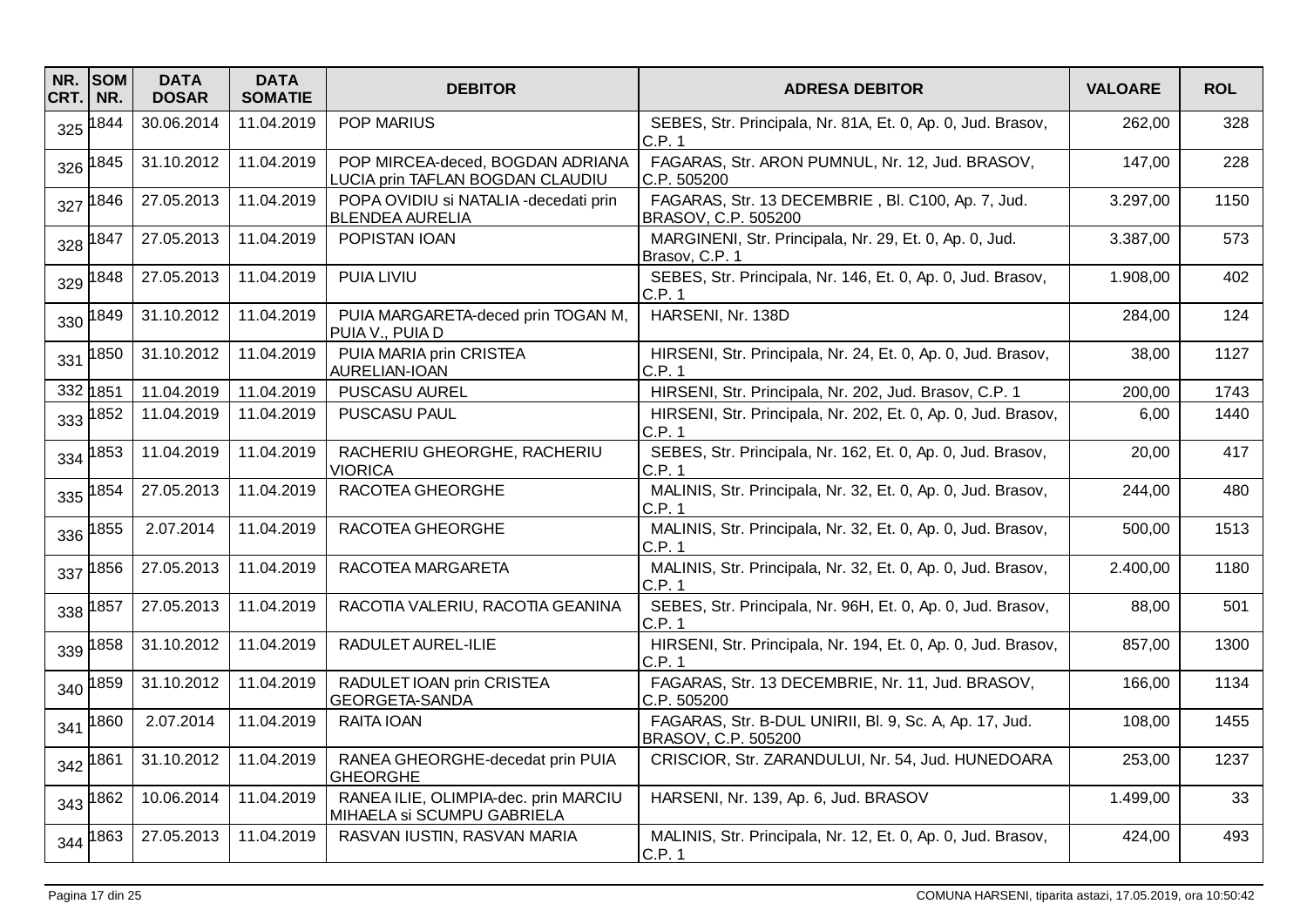| NR.<br>CRT. | <b>SOM</b><br>NR. | <b>DATA</b><br><b>DOSAR</b> | <b>DATA</b><br><b>SOMATIE</b> | <b>DEBITOR</b>                   | <b>ADRESA DEBITOR</b>                                                                      | <b>VALOARE</b> | <b>ROL</b> |
|-------------|-------------------|-----------------------------|-------------------------------|----------------------------------|--------------------------------------------------------------------------------------------|----------------|------------|
| 345         | 1864              | 16.11.2012                  | 11.04.2019                    | <b>ROZEN ANA</b>                 | SINCA VECHE, COM.SINCA, Nr. 279, Jud. BRASOV, C.P.<br>507206                               | 111,00         | 517        |
| 346         | 1865              | 13.06.2017                  | 11.04.2019                    | RUSU IOAN-OVIDIU                 | COPACEL, Str. Principala, Nr. 83, Et. 0, Ap. 0, Jud. Brasov,<br>C.P. 1                     | 107,00         | 1436       |
| 347         | 1866              | 10.12.2013                  | 11.04.2019                    | S.C. AERO BOARTA S.R.L.          | FAGARAS, Str. MORII, Nr. 13, Jud. BRASOV, C.P. 505200                                      | 197.431,00     | 1001574    |
| 348         | 1867              | 10.12.2013                  | 11.04.2019                    | S.C. AVENTURA MIX S.R.L.         | HIRSENI, Str. Principala, Nr. 65, Jud. Brasov, C.P. 1                                      | 13.540,00      | 1001660    |
| 349         | 1868              | 3.06.2014                   | 11.04.2019                    | S.C. BIOSFERA FRUCT S.R.L.       | BERIVOI, Nr. 89, Jud. BRASOV, C.P. 505200                                                  | 212,00         | 1001604    |
| 350         | 1869              | 21.06.2018                  | 11.04.2019                    | S.C. CARPATAGRO 86 H.G. SRL      | HIRSENI, Str. Principala, Nr. 177, Et. 0, Ap. 0, Jud. Brasov,<br>C.P. 1                    | 149,00         | 1001562    |
| 351         | 1870              | 21.06.2018                  | 11.04.2019                    | S.C. CONSTRUZIONI EDILCOM S.R.L. | FAGARAS, Str. 1 DECEMBRIE 1918, Bl. 7A, Sc. B, Ap. 16,<br>Jud. BRASOV, C.P. 505200         | 56,00          | 1001691    |
| 352 1871    |                   | 21.06.2018                  | 11.04.2019                    | S.C. EDIL GA-MA S.R.L.           | MARGINENI, Str. Principala, Nr. 59, Jud. Brasov, C.P. 1                                    | 40,00          | 1001685    |
| 353         | 1872              | 10.12.2013                  | 11.04.2019                    | S.C. ELCATA MHC S.R.L.           | BRASOV, Str. B-DUL IULIU MANIU, Nr. 43, Et. 7, Ap.<br>BIROU 720, Jud. BRASOV, C.P. 500030  | 65.860,00      | 1001617    |
| 354         | 1873              | 10.12.2013                  | 11.04.2019                    | S.C. FRUCTAVIT S.R.L.            | BRASOV, Str. MOLIDULUI, Nr. 43, Bl. B, Ap. 8, Jud.<br>BRASOV, C.P. 505200                  | 3.460,00       | 1001605    |
| 355         | 1874              | 10.12.2013                  | 11.04.2019                    | S.C. GLADWELL ENERGY S.R.L.      | FAGARAS, Str. SOS. COMBINATULUI, Nr. 14, Bl. D8, Sc. 1,<br>Ap. 4, Jud. BRASOV, C.P. 505200 | 7.694,00       | 1001601    |
| 356         | 1875              | 9.01.2015                   | 11.04.2019                    | S.C. INFO RURAL S.A.             | BUCURESTI, Str. Intrarea Catedrei, Nr. 5, Jud. Sector 1,<br>C.P. 020331                    | 26.383,00      | 1001531    |
| 357         | 1876              | 10.12.2013                  | 11.04.2019                    | S.C. IZOPROFITAL PROD. S.R.L.    | MARGINENI, Str. Principala, Nr. 70, Et. 0, Ap. 0, Jud.<br>Brasov, C.P. 1                   | 13.568,00      | 1001612    |
| 358         | 1877              | 10.12.2013                  | 11.04.2019                    | S.C. LEMN INVEST S.R.L.          | COPACEL, Str. Principala, Nr. 124 A, Et. 0, Ap. 0, Jud.<br>Brasov, C.P. 1                  | 4.224,00       | 1001527    |
| 359         | 1878              | 3.06.2014                   | 11.04.2019                    | S.C. LUCIO TERM S.R.L.           | SEBES, Str. Principala, Nr. 56, Et. 0, Ap. 0, Jud. Brasov,<br>C.P.1                        | 367,00         | 1001591    |
| 360         | 1879              | 11.04.2019                  | 11.04.2019                    | S.C. MABOMA PRODUCT S.R.L.       | HIRSENI, Str. Principala, Nr. 55, Et. 0, Ap. 0, Jud. Brasov,<br>C.P. 1                     | 103,00         | 1001616    |
| 361         | 1880              | 26.05.2017                  | 11.04.2019                    | S.C. MARIOALYSS COM S.R.L.       | SEBES, Str. Principala, Nr. 198, Et. 0, Ap. 0, Jud. Brasov,<br>C.P. 1                      | 17,00          | 1001614    |
| 362         | 1881              | 3.06.2014                   | 11.04.2019                    | S.C. MAXIMA FARM S.R.L.          | FAGARAS, Str. GHEORGHE DOJA, Nr. 40, Jud. BRASOV,<br>C.P. 505200                           | 21,00          | 1001590    |
| 363         | 1882              | 3.06.2014                   | 11.04.2019                    | S.C. MESAR S.R.L.                | FAGARAS, Str. TEIULUI, Bl. 64, Sc. C, Ap. 18, Jud.<br>BRASOV, C.P. 505200                  | 981,00         | 1001641    |
|             | 364 1883          | 10.12.2013                  | 11.04.2019                    | S.C. NITRAMONIA S.A.             | FAGARAS, Str. ILENI, Nr. 1, Jud. BRASOV, C.P. 505200                                       | 9.777,00       | 1001576    |
| 365         | 1884              | 10.12.2013                  | 11.04.2019                    | S.C. OVIBUS S.R.L.               | COPACEL, Str. Principala, Nr. 52, Et. 0, Ap. 0, Jud. Brasov,<br>C.P.1                      | 2.089,00       | 1001548    |
|             | 366 1885          | 10.12.2013                  | 11.04.2019                    | S.C. POPLEMN S.R.L.              | MARGINENI, Str. Principala, Nr. 66, Et. 0, Ap. 0, Jud.<br>Brasov, C.P. 1                   | 3.500,00       | 1001564    |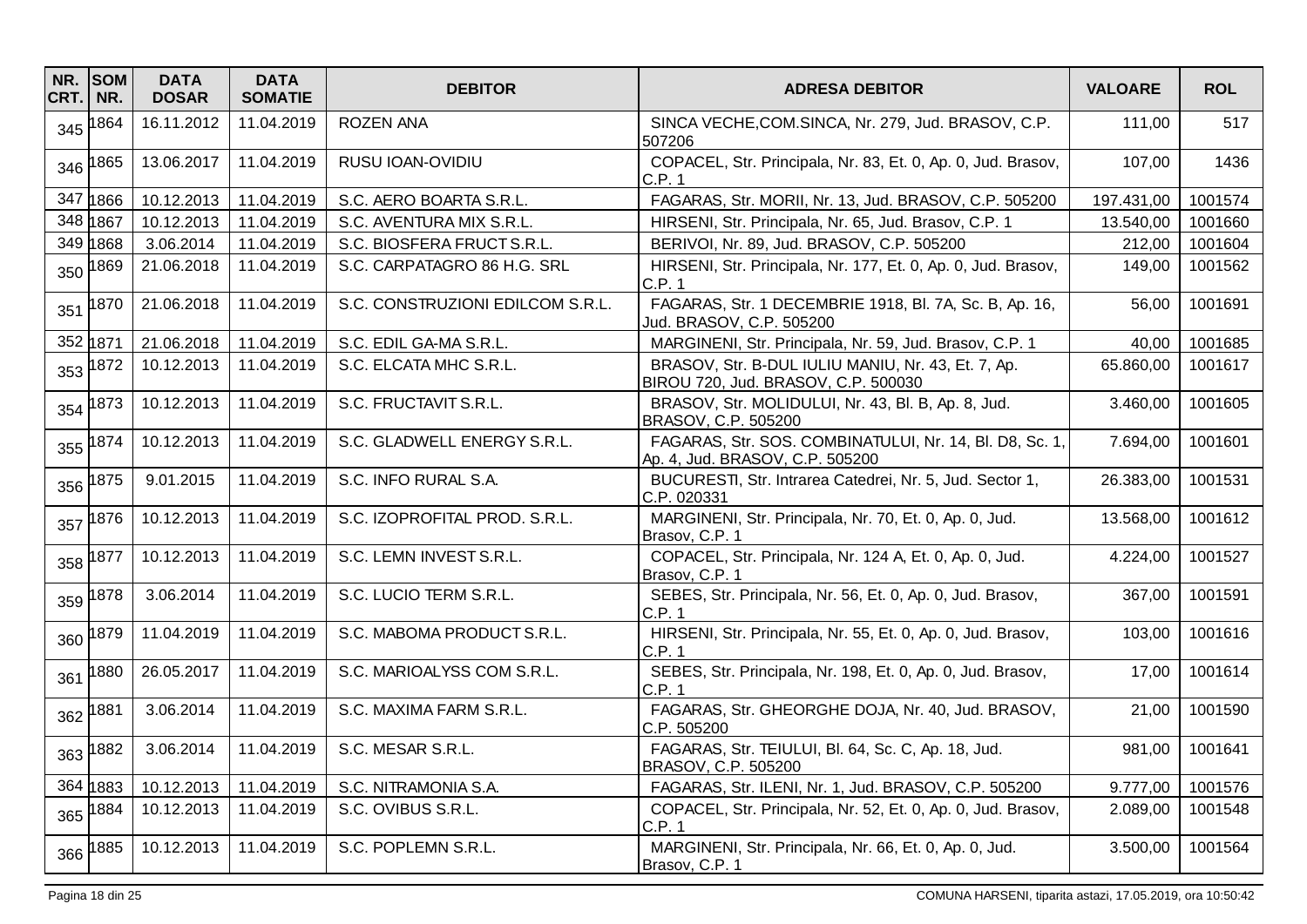| NR.<br>CRT. | <b>SOM</b><br>NR. | <b>DATA</b><br><b>DOSAR</b> | <b>DATA</b><br><b>SOMATIE</b> | <b>DEBITOR</b>                                              | <b>ADRESA DEBITOR</b>                                                     | <b>VALOARE</b> | <b>ROL</b> |
|-------------|-------------------|-----------------------------|-------------------------------|-------------------------------------------------------------|---------------------------------------------------------------------------|----------------|------------|
| 367         | 1886              | 31.10.2012                  | 11.04.2019                    | S.C. REFRACT PROD S.R.L.                                    | FAGARAS, Str. CENTRUL CIVIC, Bl. 1, Sc. B, Ap. 4, Jud.<br><b>BRASOV</b>   | 9,00           | 1001650    |
|             | 368 1887          | 21.06.2018                  | 11.04.2019                    | S.C. ROIVIO COM SRL                                         | GHIMBAV, Str. CRISTIANULUI, Nr. 581A, Jud. BRASOV                         | 62.823,00      | 1001697    |
| 369         | 1888              | 3.06.2014                   | 11.04.2019                    | S.C. SIRPAC BAR COM S.R.L.                                  | MARGINENI, Str. Principala, Nr. 230, Et. 0, Ap. 0, Jud.<br>Brasov, C.P. 1 | 84,00          | 1001554    |
| 370         | 1889              | 10.12.2013                  | 11.04.2019                    | S.C. SIZA PRESTCOM S.R.L.                                   | COPACEL, Str. Principala, Nr. 20, Et. 0, Ap. 0, Jud. Brasov,<br>C.P. 1    | 19,00          | 1001561    |
| 371         | 1890              | 1.11.2016                   | 11.04.2019                    | S.C. STEFIRAD COM S.R.L.                                    | HIRSENI, Str. Principala, Nr. 194, Et. 0, Ap. 0, Jud. Brasov,<br>C.P. 1   | 207,00         | 1001555    |
| 372         | 1891              | 10.12.2013                  | 11.04.2019                    | S.C. SUBTERAN CON S.R.L.                                    | FAGARAS, Str. ANA IPATESCU, Nr. 25, Jud. BRASOV,<br>C.P. 505200           | 604,00         | 1001528    |
| 373         | 1892              | 21.06.2018                  | 11.04.2019                    | SANDU VIOLETA                                               | HIRSENI, Str. Principala, Nr. 118, Et. 0, Ap. 0, Jud. Brasov,<br>C.P.1    | 75,00          | 1138       |
| 374         | 1893              | 16.11.2012                  | 11.04.2019                    | SAPUNARU SIMION, CUCU ADRIAN,<br><b>POPESCU VASILE</b>      | BRASOV, Str. DE MIJLOC, Nr. 147, Jud. BRASOV                              | 20,00          | 1259       |
| 375         | 1894              | 31.10.2012                  | 11.04.2019                    | SCUMPU GABRIELA, FAROGA MARIA,<br><b>MARCIU MIHAELA</b>     | HIRSENI, Str. Principala, Nr. 87, Et. 0, Ap. 0, Jud. Brasov,<br>C.P.1     | 733,46         | 90         |
| 376         | 1895              | 3.06.2014                   | 11.04.2019                    | SCUMPU GABRIELA-INTREPRINDERE<br><b>FAMILIALA</b>           | HIRSENI, Str. Principala, Nr. 87, Et. 0, Ap. 0, Jud. Brasov,<br>C.P. 1    | 56,00          | 1001611    |
| 377         | 1896              | 11.04.2019                  | 11.04.2019                    | <b>SCUMPU NICOLAE</b>                                       | HIRSENI, Str. Principala, Nr. 87, Et. 0, Ap. 0, Jud. Brasov,<br>C.P. 1    | 10,00          | 1396       |
| 378         | 1897              | 15.06.2017                  | 11.04.2019                    | SENDRUC IOAN, SENDRUC MARIA                                 | MARGINENI, Str. Principala, Nr. 135, Et. 0, Ap. 0, Jud.<br>Brasov, C.P. 1 | 10,00          | 653        |
| 379         | 1898              | 31.10.2012                  | 11.04.2019                    | <b>SERB ADRIAN-MARIUS</b>                                   | HIRSENI, Str. Principala, Nr. 16, Et. 0, Ap. 0, Jud. Brasov,<br>C.P.1     | 781,00         | 15         |
| 380         | 1899              | 14.11.2012                  | 11.04.2019                    | SERBANUT MARIA-decedata prin<br><b>SERBANUT DANIEL IOAN</b> | COPACEL, Str. Principala, Nr. 53, Et. 0, Ap. 0, Jud. Brasov,<br>C.P.1     | 742,00         | 892        |
| 381         | 1900              | 14.11.2012                  | 11.04.2019                    | SERBANUT NICOLAE prin SERBANUT<br>STELIAN-ANDREI            | COPACEL, Str. Principala, Nr. 155, Et. 0, Ap. 0, Jud. Brasov,<br>C.P.1    | 391,00         | 991        |
| 382         | 1901              | 14.11.2012                  | 11.04.2019                    | SERBANUT NICOLAE(SOCOL<br>IOAN-FAGARAS)                     | COPACEL, Str. Principala, Nr. 94, Et. 0, Ap. 0, Jud. Brasov,<br>C.P. 1    | 63,00          | 1233       |
| 383         | 1902              | 11.04.2019                  | 11.04.2019                    | SERBU GHEORGHE, SERBU<br>VIORICA-decedata                   | MARGINENI, Str. Principala, Nr. 112, Et. 0, Ap. 0, Jud.<br>Brasov, C.P. 1 | 10.00          | 638        |
|             | 384 1903          | 11.04.2019                  | 11.04.2019                    | SERCAIAN IOANA DOINA                                        | MALINIS, Str. Principala, Nr. 29, Jud. Brasov, C.P. 1                     | 40,00          | 1748       |
| 385         | 1904              | 14.11.2012                  | 11.04.2019                    | SIN GHEORGHE                                                | COPACEL, Str. Principala, Nr. 109, Et. 0, Ap. 0, Jud. Brasov,<br>C.P.1    | 1.885,00       | 1342       |
|             | 386 1905          | 29.09.2016                  | 11.04.2019                    | SIN IOAN ALEXANDRU                                          | COPACEL, Str. Principala, Nr. 260, Jud. Brasov, C.P. 1                    | 280,00         | 1652       |
| 387         | 1906              | 26.06.2014                  | 11.04.2019                    | SIN STEFAN-NICOLAE                                          | COPACEL, Str. Principala, Nr. 260, Et. 0, Ap. 0, Jud. Brasov,<br>C.P. 1   | 198,00         | 1424       |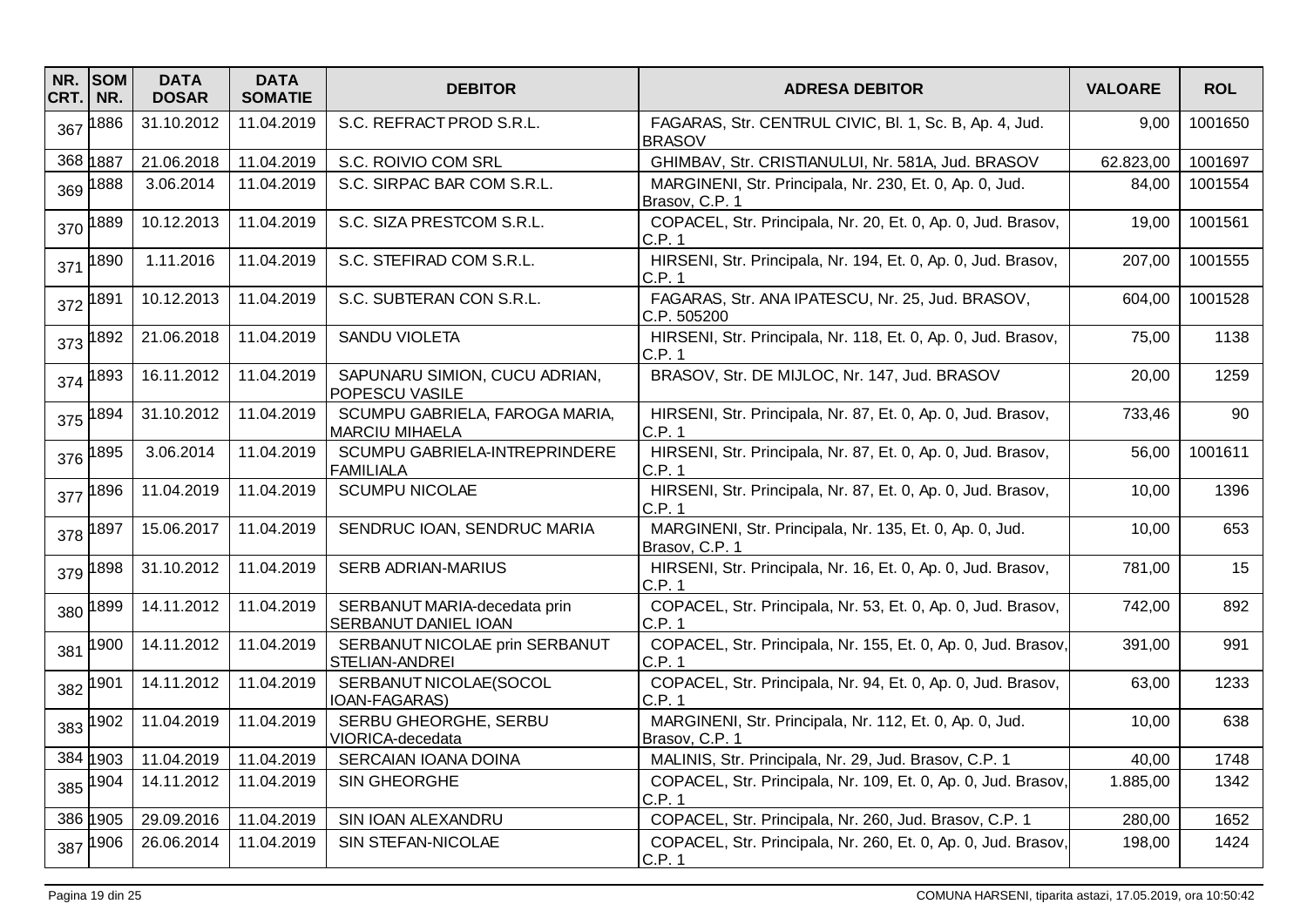| NR.<br>CRT. | <b>SOM</b><br>NR. | <b>DATA</b><br><b>DOSAR</b> | <b>DATA</b><br><b>SOMATIE</b> | <b>DEBITOR</b>                                                                            | <b>ADRESA DEBITOR</b>                                                             | <b>VALOARE</b> | <b>ROL</b> |
|-------------|-------------------|-----------------------------|-------------------------------|-------------------------------------------------------------------------------------------|-----------------------------------------------------------------------------------|----------------|------------|
|             | 388 1907          | 12.02.2014                  | 11.04.2019                    | SINCAN COSTEL LIVIU                                                                       | HIRSENI, Str. Principala, Nr. 137D, Jud. Brasov, C.P. 1                           | 40,00          | 1589       |
| 389         | 1908              | 31.10.2012                  | 11.04.2019                    | SINCAN NICOLAE-DUMITRU                                                                    | HIRSENI, Str. Principala, Nr. 137d, Et. 0, Ap. 0, Jud. Brasov,<br>C.P.1           | 74,00          | 148        |
| 390         | 1909              | 2.09.2015                   | 11.04.2019                    | SINCAN NICOLETA, SINCAN BOGDAN<br><b>DUMITRU</b>                                          | SEBES, Str. Principala, Nr. 96B, Jud. Brasov, C.P. 1                              | 2.079,00       | 1635       |
| 391         | 1910              | 27.05.2013                  | 11.04.2019                    | SINGURAN ELENA                                                                            | COPACEL, Nr. 59A, Jud. Brasov, C.P. 1                                             | 468,00         | 1564       |
| 392         | 1911              | 16.11.2012                  | 11.04.2019                    | SIRBU DOINA, SIRBU DORIN                                                                  | SEBES, Str. Principala, Nr. 19, Et. 0, Ap. 0, Jud. Brasov,<br>C.P. 1              | 100,00         | 268        |
| 393         | 1912              | 21.06.2018                  | 11.04.2019                    | SIRBU STEFAN SI MARIA-decedati prin<br>BOITA MARIA, SERB EUGENIA, VOILEAN<br><b>ELENA</b> | COPACEL, Nr. 266, Jud. BRASOV, C.P. 507091                                        | 213,00         | 296        |
| 394         | 1913              | 22.10.2018                  | 11.04.2019                    | SOFLETEA ILIE-GELU, SOFLETEA<br><b>GABRIELA CRISTINA</b>                                  | COPACEL, Str. Principala, Nr. 191, Et. 0, Ap. 0, Jud. Brasov,<br>C.P. 1           | 1.002,00       | 1026       |
| 395         | 1914              | 13.11.2018                  | 11.04.2019                    | SOVAILA ILIE-DORU                                                                         | MARGINENI, Str. Principala, Nr. 227, Et. 0, Ap. 0, Jud.<br>Brasov, C.P. 1         | 220,00         | 695        |
| 396         | 1915              | 27.05.2013                  | 11.04.2019                    | SOVAILA IOAN                                                                              | MARGINENI, Str. Principala, Nr. 92, Et. 0, Ap. 0, Jud.<br>Brasov, C.P. 1          | 3.622,00       | 623        |
| 397         | 1916              | 27.05.2013                  | 11.04.2019                    | SOVAILA MARIUS-BOGDAN                                                                     | MARGINENI, Str. Principala, Nr. 92, Et. 0, Ap. 0, Jud.<br>Brasov, C.P. 1          | 100,00         | 1287       |
| 398         | 1917              | 27.05.2013                  | 11.04.2019                    | <b>SPORIS MARIA</b>                                                                       | COPACEL, Str. Principala, Nr. 164, Et. 0, Ap. 0, Jud. Brasov,<br>C.P.1            | 10,00          | 1000       |
|             | 399 1918          | 11.04.2019                  | 11.04.2019                    | STATIE IOANA                                                                              | MALINIS, Str. Principala, Nr. 41, Jud. Brasov, C.P. 1                             | 100,00         | 1737       |
|             | 400 1919          | 24.08.2015                  | 11.04.2019                    | <b>STEFAN IOAN</b>                                                                        | COPACEL, Str. Principala, Nr. 272, Jud. Brasov, C.P. 1                            | 300,00         | 1632       |
| 401         | 1920              | 17.08.2015                  | 11.04.2019                    | STEJEROIU CARMEN-GEORGETA-<br>INTREPRINDERE INDIVIDUALA                                   | FAGARAS, Str. CETATII, Nr. 12, Jud. BRASOV, C.P.<br>505200                        | 396,00         | 1001668    |
| 402         | 1921              | 24.08.2015                  | 11.04.2019                    | STINIGUTA SORIN, STINIGUTA<br>MARIA-RODICA-decedata                                       | FAGARAS, Str. STEJARULUI, Bl. 44A, Ap. 2, Jud. BRASOV,<br>C.P. 504200             | 427,00         | 927        |
| 403         | 922               | 2.09.2015                   | 11.04.2019                    | STOICAN IOAN                                                                              | SEBES, Str. Principala, Nr. 96E, Et. 0, Ap. 0, Jud. Brasov,<br>C.P. 1             | 238,00         | 781        |
| 404         | 1923              | 7.09.2016                   | 11.04.2019                    | STOICHITIU LUCIA-ILEANA                                                                   | BRASOV, Str. Postavarului, Nr. 57, Jud. Brasov, C.P.<br>500030                    | 2,00           | 245        |
| 405         | 1924              | 7.09.2016                   | 11.04.2019                    | STOICHITIU OVIDIU-VASILE                                                                  | BISTRITA, Str. TUDOR VLADIMIRESCU, Nr. 19, Sc. B, Ap.<br>24, Jud. BISTRITA-NASAUD | 5,00           | 104        |
|             | 406 1925          | 21.06.2018                  | 11.04.2019                    | STREZA ALEXANDRU-IOAN                                                                     | COPACEL, Str. Principala, Nr. 130, Jud. Brasov, C.P. 1                            | 110,00         | 1661       |
| 407         | 1926              | 27.05.2013                  | 11.04.2019                    | STREZA IOAN prin STREZA ELENA                                                             | COPACEL, Str. Principala, Nr. 196, Et. 0, Ap. 0, Jud. Brasov,<br>C.P.1            | 465,00         | 1031       |
|             | 408 1927          | 11.04.2019                  | 11.04.2019                    | <b>STROIA EMIL</b>                                                                        | SEBES, Str. Principala, Nr. 67, Jud. Brasov, C.P. 1                               | 174,00         | 1750       |
| 409         | 1928              | 27.05.2013                  | 11.04.2019                    | SUBTIRELU EMILIA, SUBTIRELU SORIN                                                         | SEBES, Str. Principala, Nr. 97C, Et. 0, Ap. 0, Jud. Brasov,<br>C.P.1              | 11,00          | 531        |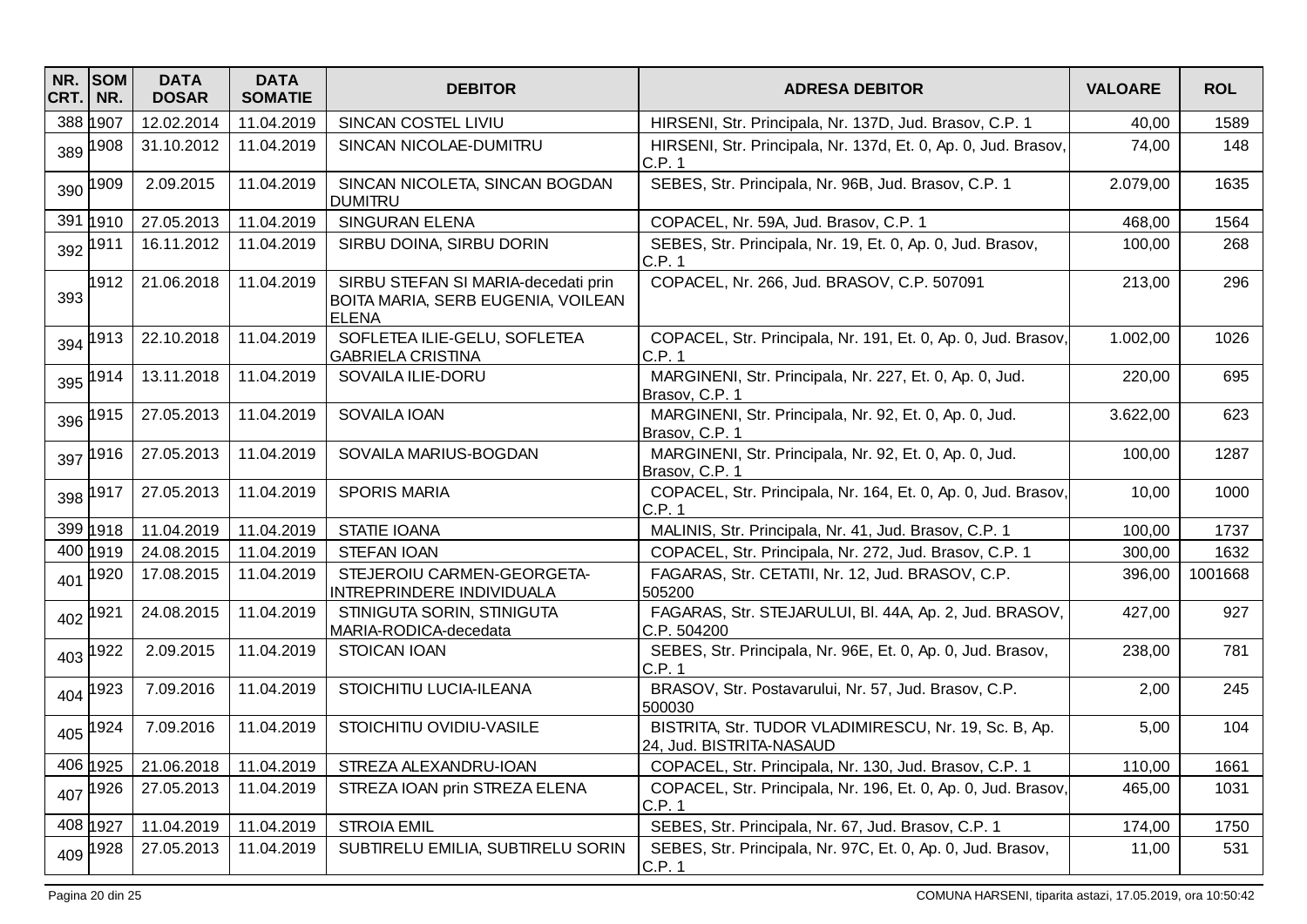| NR.<br>CRT. | <b>SOM</b><br>NR. | <b>DATA</b><br><b>DOSAR</b> | <b>DATA</b><br><b>SOMATIE</b> | <b>DEBITOR</b>                                                     | <b>ADRESA DEBITOR</b>                                                        | <b>VALOARE</b> | <b>ROL</b>     |
|-------------|-------------------|-----------------------------|-------------------------------|--------------------------------------------------------------------|------------------------------------------------------------------------------|----------------|----------------|
|             | 410 1929          | 14.11.2012                  | 11.04.2019                    | SUCIU IOAN-decedat prin SUCIU ELENA                                | COPACEL, Str. Principala, Nr. 257, Et. 0, Ap. 0, Jud. Brasov,<br>C.P.1       | 665,00         | 1091           |
| 411         | 1930              | 14.11.2012                  | 11.04.2019                    | SUCIU IOAN-fara acte!!!                                            | COPACEL, Str. Principala, Nr. 258, Et. 0, Ap. 0, Jud. Brasov,<br> C.P. 1     | 502,00         | 1092           |
|             | 412 1931          | 11.04.2019                  | 11.04.2019                    | SUCIU VALERIU decedat prin SUCIU<br><b>GHEORGHE</b>                | COPACEL, Str. Principala, Nr. 181, Et. 0, Ap. 0, Jud. Brasov,<br>C.P. 1      | 10,00          | 1017           |
|             | 413 1932          | 27.05.2013                  | 11.04.2019                    | <b>SUVAILA ELENA</b>                                               | MARGINENI, Str. Principala, Nr. 115, Et. 0, Ap. 0, Jud.<br>Brasov, C.P. 1    | 401,00         | 641            |
|             | 414 1933          | 16.11.2012                  | 11.04.2019                    | <b>TANASE FLORIN</b>                                               | SEBES, Str. Principala, Nr. 209, Jud. Brasov, C.P. 1                         | 2.654,00       | 1519           |
|             | 415 1934          | 16.11.2012                  | 11.04.2019                    | <b>TANASE IRINEL</b>                                               | SEBES, Str. Principala, Nr. 209, Et. 0, Ap. 0, Jud. Brasov,<br>C.P. 1        | 150,00         | 1495           |
|             | 416 1935          | 11.04.2019                  | 11.04.2019                    | <b>TELERAR ELENA</b>                                               | SEBES, Str. Principala, Nr. 99B, Et. 0, Ap. 0, Jud. Brasov,<br>C.P. 1        | 10,00          | 354            |
|             | 417 1936          | 27.05.2013                  | 11.04.2019                    | TELERAR VASILE, TELERAR MIHAELA                                    | MALINIS, Str. Principala, Nr. 8, Et. 0, Ap. 0, Jud. Brasov,<br>C.P. 1        | 60,00          | 508            |
|             | 418 1937          | 11.04.2019                  | 11.04.2019                    | TELERARIU GHEORGHE, STATIE ELENA<br><b>IRINA</b>                   | SEBES, Str. Principala, Nr. 114, Et. 0, Ap. 0, Jud. Brasov,<br>C.P.1         | 75,00          | 1444           |
| 419         | 1938              | 16.11.2012                  | 11.04.2019                    | TELERARIU GHEORGHE, TELERARIU<br>LENUTA                            | SEBES, Str. Principala, Nr. 114, Et. 0, Ap. 0, Jud. Brasov,<br> C.P. 1       | 274,00         | 370            |
| 420         | 1939              | 31.10.2012                  | 11.04.2019                    | TERCHEA VICTORIA prin TERCHEIA<br><b>MARIA</b>                     | HIRSENI, Str. Principala, Nr. 142, Et. 0, Ap. 0, Jud. Brasov,<br>C.P. 1      | 2.009,00       | 159            |
| 421         | 1618              | 12.02.2014                  | 11.04.2019                    | <b>TIBULEAC MARIOARA -utilizator</b>                               | HIRSENI, Str. Principala, Nr. 8, Et. 0, Ap. 0, Jud. Brasov,<br>C.P. 1        | 80,00          | $\overline{7}$ |
|             | 422 1940          | 11.04.2019                  | 11.04.2019                    | <b>TOACSE IOAN</b>                                                 | FAGARAS, Str. STEJARULUI, Bl. 27, Sc. A, Ap. 19, Jud.<br>BRASOV, C.P. 505200 | 2,00           | 1669           |
|             | 423 1941          | 14.11.2012                  | 11.04.2019                    | TOACSE IOAN decedat prin TOACSE ILIE                               | COPACEL, Str. Principala, Nr. 48, Et. 0, Ap. 0, Jud. Brasov,<br>C.P. 1       | 779,00         | 887            |
|             | 424 1942          | 14.11.2012                  | 11.04.2019                    | TOACSE MATEI decedat prin TOACSE<br><b>FLORIN</b>                  | COPACEL, Str. Principala, Nr. 8, Et. 0, Ap. 0, Jud. Brasov,<br>C.P. 1        | 642,00         | 858            |
|             | 425 1943          | 16.11.2012                  | 11.04.2019                    | <b>TOBIAS LACRAMIOARA</b>                                          | FAGARAS, Str. PLOPULUI, Bl. 12, Ap. 82, Jud. BRASOV,<br>C.P. 505200          | 120,00         | 1431           |
|             | 426 1944          | 21.06.2018                  | 11.04.2019                    | <b>TRANDAFIR ADRIAN-COSTEL</b>                                     | COPACEL, Str. Principala, Nr. 71, Jud. Brasov, C.P. 1                        | 36,00          | 1675           |
|             | 427 1945          | 29.09.2016                  | 11.04.2019                    | <b>TUNSOI GHEORGHE OVIDIU</b>                                      | COPACEL, Str. Principala, Nr. 270, Et. 0, Ap. 0, Jud. Brasov,<br>C.P. 1      | 77,00          | 1102           |
|             | 428 1946          | 14.11.2012                  | 11.04.2019                    | <b>ULINIC NISTOR</b>                                               | COPACEL, Str. Principala, Nr. 24, Et. 0, Ap. 0, Jud. Brasov,<br>C.P. 1       | 70,00          | 1340           |
|             | 429 1947          | 27.05.2013                  | 11.04.2019                    | UNGUR AUREL, UNGUR EMILIA                                          | SEBES, Str. Principala, Nr. 96M, Et. 0, Ap. 0, Jud. Brasov,<br>C.P. 1        | 81,00          | 502            |
|             | 430 1948          | 14.11.2012                  | 11.04.2019                    | URS D. IOAN prin URSU IOAN-GHE SI<br><b>GRAFENEDER-URSU DANIEL</b> | FAGARAS, Str. TABACARI, Bl. 11, Sc. C, Ap. 8, Jud.<br>BRASOV, C.P. 505200    | 580,00         | 1270           |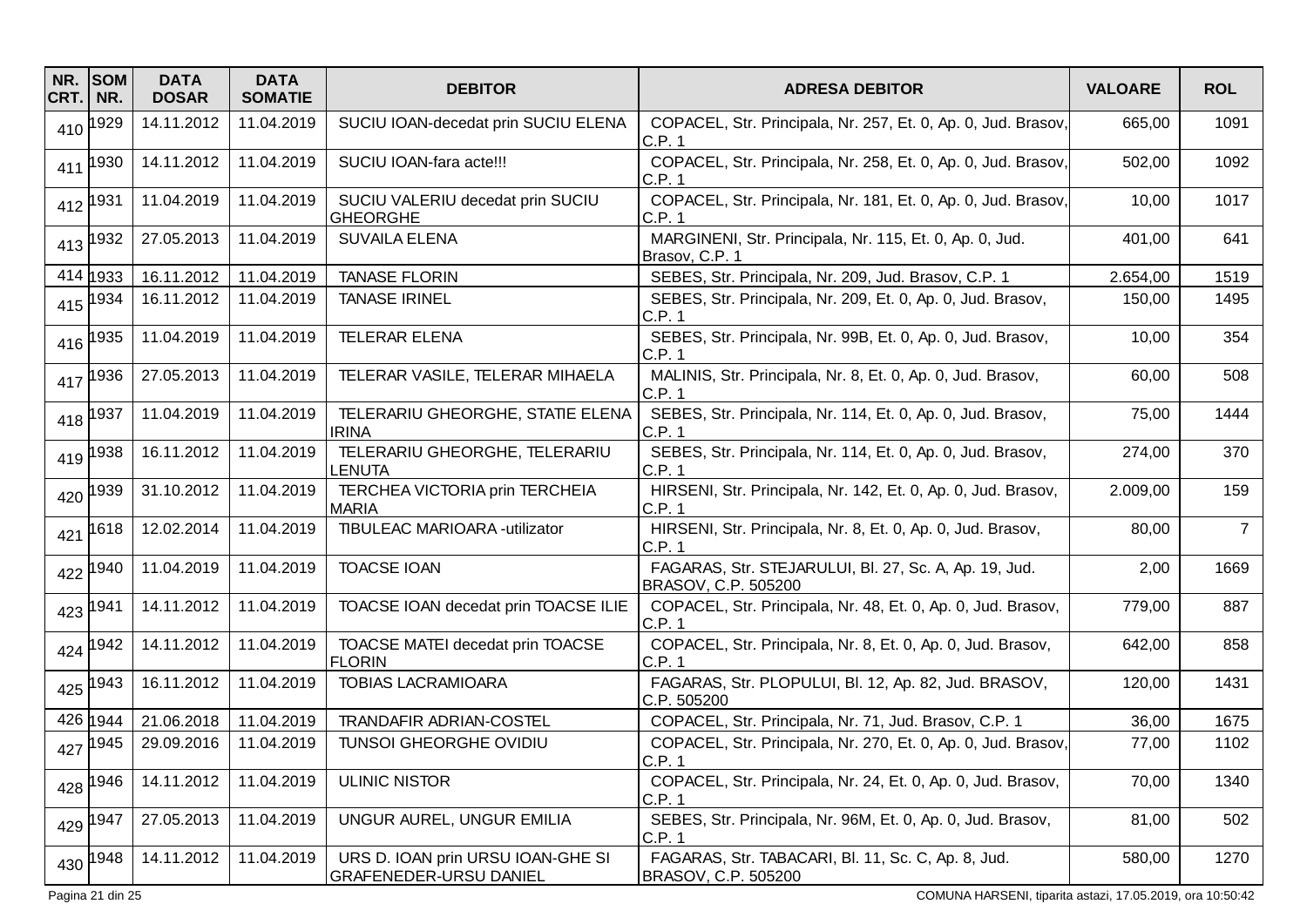| NR.<br> CRT. | SOM<br>NR.            | <b>DATA</b><br><b>DOSAR</b> | <b>DATA</b><br><b>SOMATIE</b> | <b>DEBITOR</b>                    | <b>ADRESA DEBITOR</b>                                                     | <b>VALOARE</b> | <b>ROL</b> |
|--------------|-----------------------|-----------------------------|-------------------------------|-----------------------------------|---------------------------------------------------------------------------|----------------|------------|
| 431          | 1949                  | 2.07.2014                   | 11.04.2019                    | URS IOAN                          | MARGINENI, Str. Principala, Nr. 268, Et. 0, Ap. 0, Jud.<br>Brasov, C.P. 1 | 153,00         | 1409       |
|              | 432 1950              | 2.07.2014                   | 11.04.2019                    | <b>VADEAN COSTEL</b>              | MARGINENI, Str. Principala, Nr. 182, Jud. Brasov, C.P. 1                  | 380,00         | 1610       |
|              | 433 1951              | 29.09.2016                  | 11.04.2019                    | VADEAN NICOLAE                    | MARGINENI, Nr. 182, Et. 0, Ap. 0, Jud. Brasov, C.P. 1                     | 321,00         | 1391       |
|              | 434 1952              | 11.04.2019                  | 11.04.2019                    | <b>VADEAN VALENTIN</b>            | MARGINENI, Str. Principala, Nr. 182, Jud. Brasov, C.P. 1                  | 290,00         | 1611       |
|              | 435 1954              | 31.10.2012                  | 11.04.2019                    | VAJA-DRAGOI VIORICA, MERA ADRIANA | HIRSENI, Str. Principala, Nr. 165, Et. 0, Ap. 0, Jud. Brasov,<br>C.P. 1   | 120,00         | 184        |
|              | $436$ <sup>1955</sup> | 27.05.2013                  | 11.04.2019                    | VANGA RADU-GHEORGHE               | FAGARAS, Str. LUNCII, Bl. 1, Sc. A, Ap. 3, Jud. BRASOV,<br>C.P. 505200    | 142,00         | 1570       |
|              | $437$ 1956            | 30.06.2014                  | 11.04.2019                    | VARZARU ALEXANDRU, VARZARU ANA    | BRASOV, Str. COSMOS, Nr. 5, Sc. C, Ap. 3, Jud. BRASOV,<br>C.P. 500030     | 24,00          | 1608       |
|              | 438 1957              | 31.05.2017                  | 11.04.2019                    | VIERU DANIELA, VIERU AUREL        | SEBES, Str. Principala, Nr. 94, Et. 0, Ap. 0, Jud. Brasov,<br>C.P.1       | 250,00         | 342        |
|              | 439 1958              | 14.11.2012                  | 11.04.2019                    | VINTILA MARIA, BURZ ELENA         | COPACEL, Str. Principala, Nr. 221, Et. 0, Ap. 0, Jud. Brasov,<br>C.P.1    | 50,00          | 1057       |
|              | 440 1959              | 14.11.2012                  | 11.04.2019                    | <b>ZAGAN EUGENIA</b>              | COPACEL, Str. Principala, Nr. 189, Et. 0, Ap. 0, Jud. Brasov,<br>IC.P. 1  | 1.254,00       | 1395       |

PRIMAR

Oltean Mihai

AGENT IMPOZITE

Pica Marioara